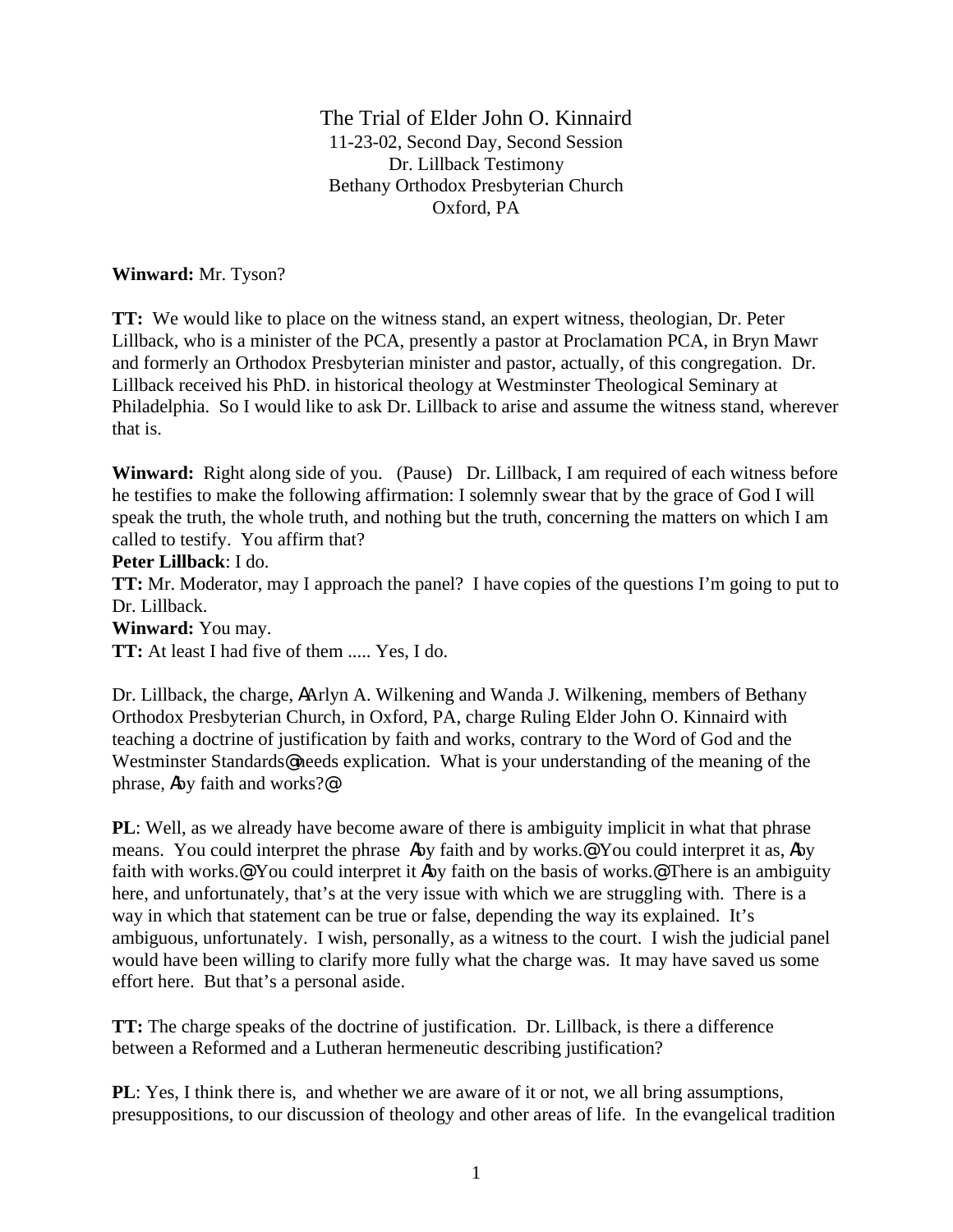we are very deeply influenced by the approach that Luther took towards the Gospel. And even though we are in the Reformed tradition, it is hard to shake that and I think one of the issues that's very much before us, is the different way we come at theology once we assume a covenantal structure. If you give me some freedom, I have a fairly extensive analysis of that, if you'll allow me an extended answer.

When Martin Luther came on the scene there's not one of us in the Reformational tradition that does not delight in his heroism, his commitment to Scripture, his desire to teach us that it's Christ's righteousness alone, by faith alone, by grace alone. We all rejoice in that. And I think that that foundational truth causes us to almost assume, as Calvin said of Luther, that he was an Apostle of Christ. But he was not fully an Apostle of Christ. He was not speaking under the full illumination of the Holy Spirit, such that he wrote inerrantly, or that he wrote in a way that was infallible. And, therefore, for example, the Reformed tradition, said Luther was incorrect when he addressed the issue of the Lord's Supper. He did not get it right. And we've had the courage to address that.

In much the same way we have to have the courage to recognize that Luther's seminal understanding of justification, while Biblical, brilliant, persuasive, powerful, and heroic, was not exhaustive or complete. I would like to point out what I mean by that.

First of all, I think, we note in history that Luther did say the Epistle of James was a book of straw because it talks about justification not by faith alone, but by works. He was prepared to write a new canon and he put that in print in his first preface to the New Testament. We know that the Reformed tradition, as it responded to that, along with others who said, that's wrong. We must take James as part of God's Word. It's not only *sola scriptura* but *tota scriptura*. We must affirm the fullness of Scripture and find a way to say both. What James says, what Paul says, what Matthew says, what Habbakuk two says, etc.

So how did Calvin address the issue? Well, Calvin pointed out that when we talk about justification, we must do it in the context of the covenant. There are two great benefits of the covenant. Jeremiah 31 talks about writing the law in our heart and about forgiving our sins. That is very important to note the covenantal context of two benefits of the covenant. We'll come back to that in a moment. Whereas when Luther addressed justification in his great epistle, which he called his AKatie van Bora,@ his rib, his epistle to the Galatians, he dealt with justification. And when he did that, he said, that justification must be taught in such a way that whatever we speak of this doctrine, we never interpose the discussion of works whatsoever. Justification, by its definition, presuppositionally does not permit the discussion of works. Now with that presupposition in mind, you can see why James 2 was profoundly problematic for Luther. That teaching of Luther was not only the basis of his Law/Gospel dichotomy - where he said that Law is always opposed to Gospel, Gospel is always opposed to Law - it also became the basis on which he began to unfold his understanding of the whole Christian experience. That we are always sinner. We are always justified. Simil justis et peccator. That we always have the Law condemning us and we always need the Gospel forgiving us. They are opposites. Law/Gospel Hermeneutic. He calls it his divinity. That teaching was so powerful for Luther, that in the classic Lutheran orthodoxy, in the Formula of Concord, we find that his statement from Galatians is made confessional. That an confessional Lutheran is required never to talk about works in the context of justification. I did not bring a Formula of Concord, but I would be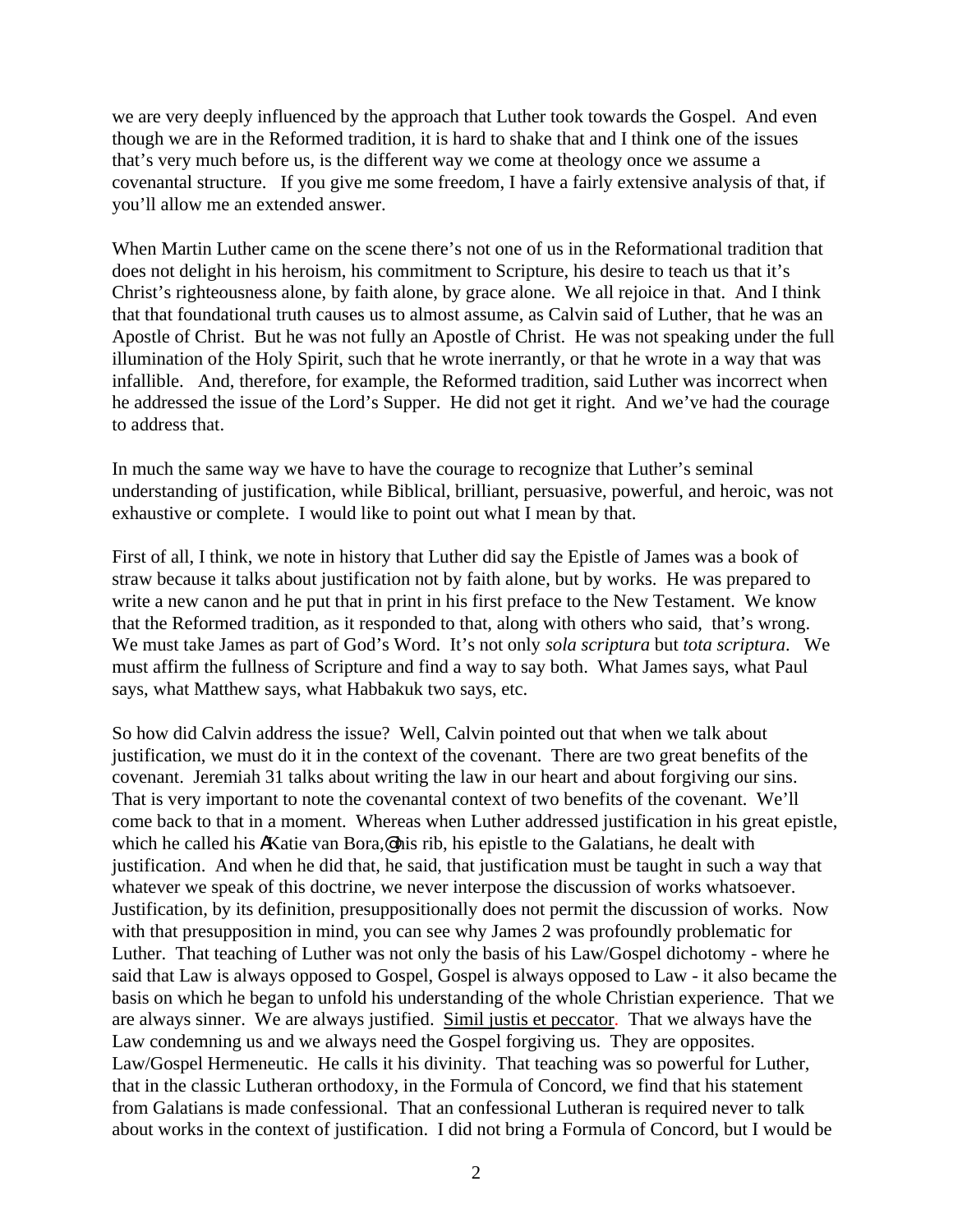glad to show the court that, if they would like to see it in print. It's very important. It comes from his commentary and they say, Aas Doctor Luther said,@ and they quote him from his great Galatians commentary. What I would like to submit to you that - if we jump over Calvin, to whom we'll come back to in a moment - if we go to the Westminster Confession of Faith, which we've all appealed to today. Chapter eleven, section two, it says,

AFaith, thus receiving and resting upon Christ and his righteousness, is the alone instrument in justification; yet it is not alone in the person justified, but is ever accompanied by all other saving graces, and is no dead faith, but worketh by love.@

On Luther's hermeneutic, that is heresy. You cannot talk about works in the context of justification. Why? Because Law and Gospel are opposites. They are opposed to each other, always and in all cases.

Now given that truth, that our Confession brings in, in some measure, - of course, that's one of the issues at stake here, how do we talk about obedience, as Reformed people, in light of justification. I think that one of the things that we have to have the courage to do, is to have the courage to look at our Confession with Reformed hermeneutics in mind. That we have to say, we can't come to this, just as Evangelicals. We can't come to it as Reformational people. We can't come at it as Lutherans unawares. We have to say, AWhat does our Confession teach us?@

Well, let's go back to Calvin and then I want to look at the Confession.

Calvin made it very clear that when God redeems us, he gives us full unity with Christ. That in Christ, we are receiving our Savior, our Sanctifier, our Justifier, our Lord. It is union with Christ in all of its saving benefits. Calvin pointed out that there are two benefits to the covenant of grace. One is the writing of the Law upon the heart and the other is the forgiving of their sins. The Larger Catechism, as has been pointed out, calls one, an imputation of righteousness - that's Christ's forgiveness - and the other an infusion of righteousness, which is the Holy Spirit, changing us and giving us His own personal presence and power.

Now with those two benefits, Calvin, actually develops four distinct points that relate to the two benefits. That's hinted at in our Larger Catechism, as well, and I think that was read earlier. He will point out that you must be aware that you must distinguish justification from sanctification. They are not the same. That was the error of Rome. Sanctification was what enabled you to be justified. As you become holy, you'll be declared righteous - because you have become holy. Calvin says that's wrong. Justification and sanctification must be distinguished.

He says further, they must be, however be viewed as inseparable. That God does not give only half of his covenant to his people. He gives it in its fullness. He does not give us Christ in only one of his offices, as Savior, but He comes in His full office, as a Savior and Lord. Christ cannot be cut in pieces. So that therefore, while we distinguish justification and sanctification, we must not separate them. In fact, Calvin will say that they must be viewed so inseparably, that we'll view them as coming simultaneously as the gift of God's covenant grace through the Holy Spirit. And so he will say something to the effect that even as light and fire comes with both heat and light, the fire brings both, you cannot separate those two. You can't separate the two benefits of the covenant. They come together.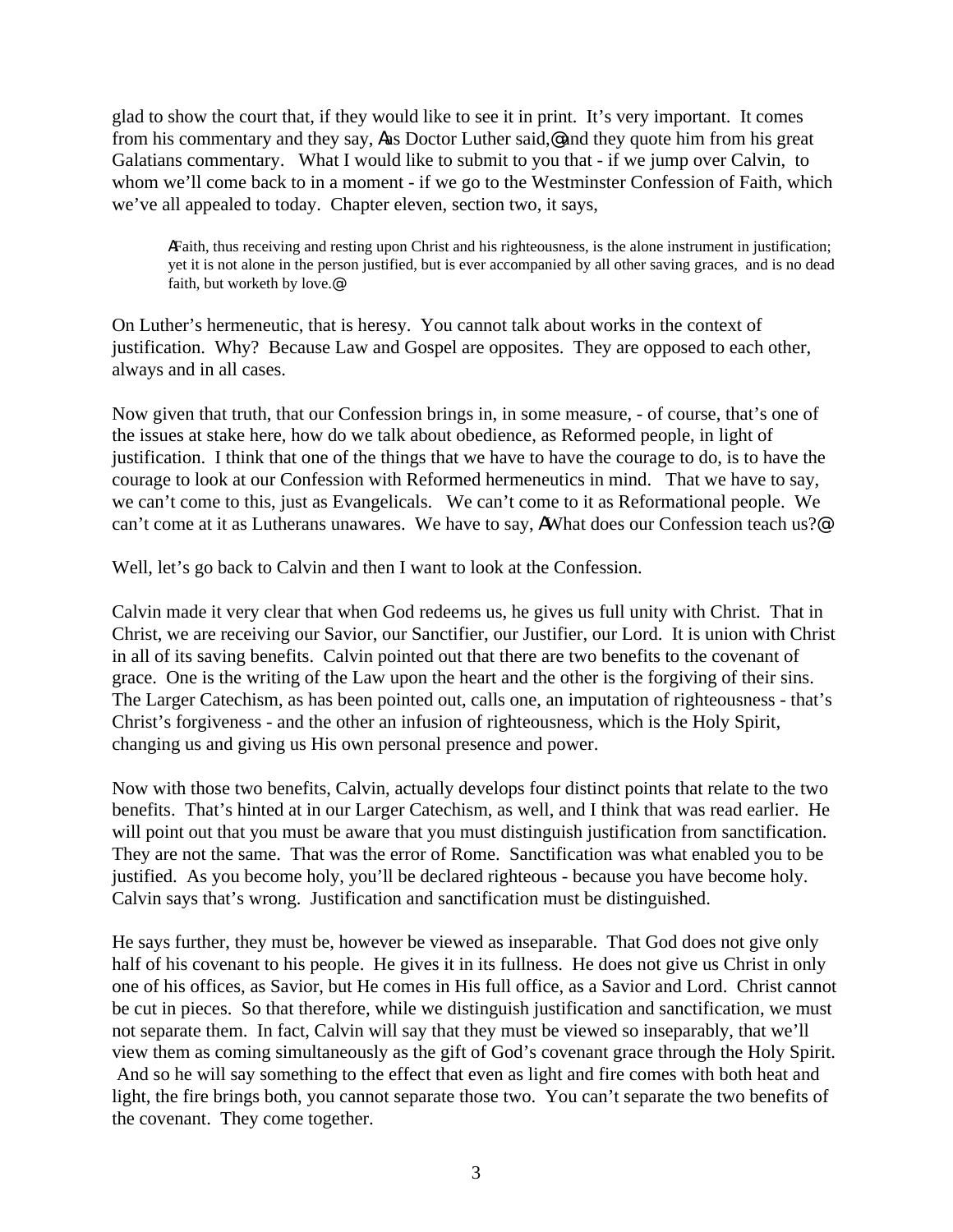Now this fourth point, along with distinguishability, the inseparability, the simultaneity of the benefits of the covenant - this is a critical point - and at this point, Calvin consciously is moving away from Luther. He says that our personal Holy Spirit sanctifying experience in the covenant of grace, is a real righteousness. But listen. It is a subordinate righteousness. And he uses an important phrase. He says, Awhat is subordinate, is not contrary.@ For Luther, Law and Gospel were on the same level and they always were opposed as enemies. One was to merit heaven. One was to receive it with a beggar's head of faith. Calvin agrees with that before we come to Christ, Law and Gospel are opposed. But when coming to Christ - because there are two benefits of the covenant - he wants to say, that our personal righteousness, that is developed by the presence of the Holy Spirit, is a subordinate righteousness and therefore, it is not contrary. It is not two equal things fighting at the head, but it's one by definition is already inferior, underneath and therefore is an accompanying benefit. It is not a replacement.

I think that is the fundamental issue that we have to have in mind if we're going to understand the whole discussion we're dealing with. If we come at this with a Lutheran, Law/Gospel dichotomy, we will see heresy whenever we see works in justification. Our Confession does not do that. It brings works into the context of justification, but it does so by explaining its role of being subordinate.

Now if you will let me go to the Confession, I'll point this out in several instances. We've already noted ... if the folks that are listening want to follow in their hymnal. You'll note in the Trinity Hymnal, you can follow in the pages in the back. Turn to page 855, and I'll read this section again because it's foundational. After having established, in a marvelous way, the justification that is on the ground of Christ alone, on the basis of His merits alone, on the basis of ...

**Winward:** You gave a page number, but for those of us that are looking ... can we have a chapter number?

**PL:** Chapter 11, section two. Justification, is where I'm appealing to ... The first section gives us the classic reformational doctrine of justification, which all Reformational people have agreed upon. That's Luther, Calvin, Zwingli - they all do. They're all there. Moving to section two, this is inconsistent with Luther, although some Lutherans would have agreed with this. But not Luther, he had his paradigm, his divinity, where he said, we can never talk about works in the context of justification. Our Confession says,

AFaith, thus receiving and resting upon Christ and his righteousness, is the alone instrument in justification;

Faith alone, receives Christ's righteousness. Yet do you notice the concern to clarify this?

yet it is not alone in the person justified, but is ever accompanied by all other saving graces, and is no dead faith, but worketh by love.@

If you interpret that in a covenantal context, it's saying, justification is one benefit of the covenant. It is the foundational benefit, but there is a subordinate righteousness that comes along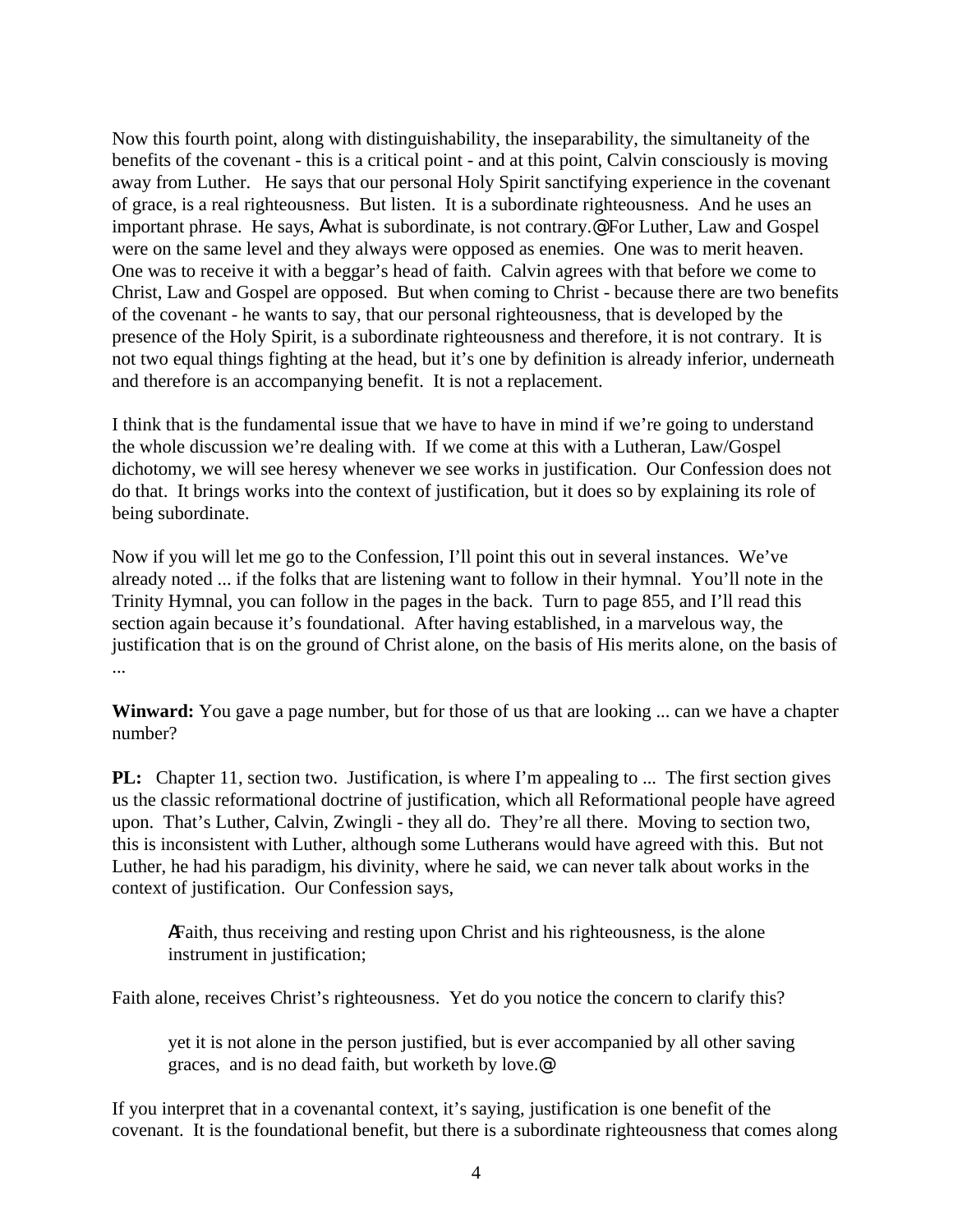because of the second benefit of the covenant, which is sanctification. Now let's notice how this is worked out. Turn to page 856, ASanctification,@ which would be WCF 13:1. You notice the last few lines, it says:

A... and they more and more quickened and strengthened in all saving graces to the practice of true holiness, without which no man shall see the Lord.@ Our Confession tells us that sanctification, while it is not to be rested in, is inseparably necessary. Without it, we will not see the Lord. Sanctification is the process of the strengthening in all the saving graces of the new person. Notice again, if you turn over to page 857, under AGood Works.<sup>@</sup> This is Chapter 16 and paragraph 6, page 857, AOf Good Works.<sup>@</sup> Notice now it will make clear that our good works do not merit anything of forgiveness of sins. We cannot rest in them. But page 857, Chapter 16, paragraph 6 says :

ANotwithstanding, the persons of believers being accepted through Christ, their good works are also accepted in him ...@

God accepts our good works in Christ. It says,

ANot as though they were in this life wholly unblamable and unreprovable in God's sight;<sup>@</sup>

No there's no perfect good works.

ABut that he,@

God.

Alooking upon them in his Son,

He sees our good works in Jesus and He's,

Apleased to accept and reward that which is sincere, although accompanied with many weaknesses and imperfections.@

So that therefore we are told that our good works do stand before God because God has enabled them and He is forgiving them and they are, therefore, something that comes out of that work of sanctification.

Notice as we turn to the Law of God, that would be Chapter 19, page 859. This would be Chapter 19, paragraph seven. We have this important emphasis that we can never be justified by the Law as a covenant of works. We can never merit anything from God - that's the lengthy paragraph six. But it comes to seven and it says,

ANeither are the forementioned uses of the law contrary to the grace of the gospel ...@

Now I would want to submit, that confessionally the Law-Gospel Hermeneutic now evaporates before our Confession. It stands in place when we are sinners before a holy God. But once we've been brought into the covenant of grace, once justification is working within us, once the Holy Spirit is beginning to give us a new nature, we now see that Law and Gospel are, Asweetly@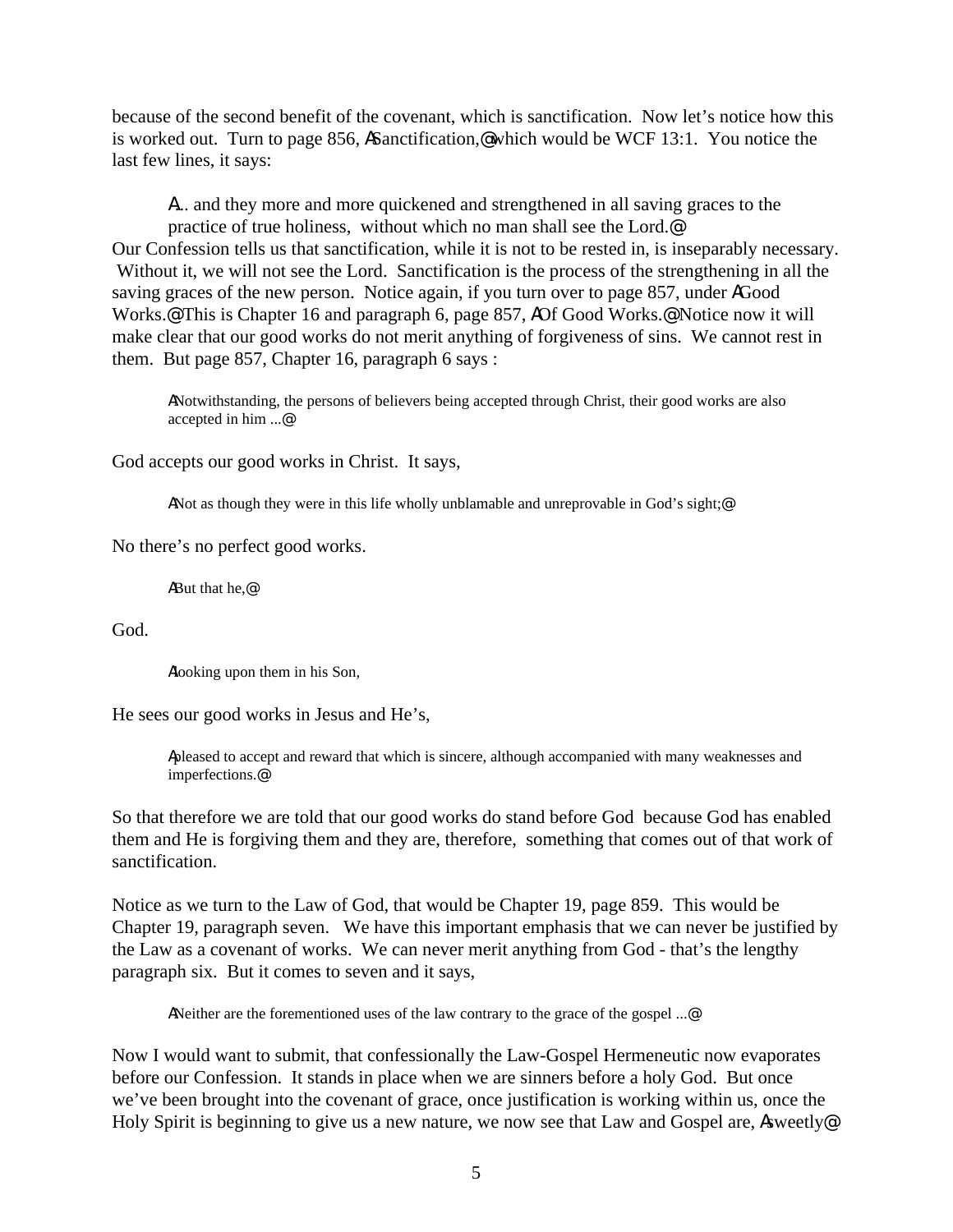in conformity with each other. That is not Luther. This is Reformed. Listen to what it says,

ANeither are the formentioned uses of the law contrary to the grace of the gospel but do sweetly comply with it; the Spirit of Christ subduing and enabling the will of man to do that freely, and cheerfully, which the will of God, revealed in the law, requireth to be done.@

That God smiles at his people keeping the law in grace because Law and Gospel are now friends. Notice as we look again, under the idea of repentance. Repentance is a saving virture in our Confession. That's chapter 15, and you can find that on page 856, and look at paragraph three under repentance. It says,

AAlthough repentance, not to be rested in as any satisfaction for sin or any cause of the pardon thereof, which is an act of God's free grace in Christ ..

Notice they're concerned - we're bring repentance into the context of justification, pardon, we have to be careful - that's what it says - yet it is of such *necessity* to all sinners that *none* may expect pardon without it. Without repentance, there is no forgiveness of sins. That's the essence of justification - Is to be forgiven, along with the imputation of the righteousness of Christ. We have to repent. Do we merit anything? No. This is a work of grace. It will start off in the first paragraph, ARepentance unto life is an evangelical grace.@ God is giving us repentance.

And we can continue on. Look at what our Confession teaches about assurance, on page 858, Chapter 18, paragraph three. We know that assurance is one of the great benefits of justification. But our assurance, in our Confession, does not just rest in justification alone. It rests in the fullness of God's covenantal grace, as the Holy Spirit as well as the work of Christ is brought to us. So it says, paragraph three:

AThis infallible assurance doth not so belong to the essence of faith, but that a true believer may wait long, and conflict with many difficulties before he be partaker of it: yet being enabled by the Spirit to know the things which are freely given to him of God, he may, without extraordinary revelation, in the right use of ordinary means, attain thereto. And therefore it is the duty of everyone to give all diligence to make his calling and election sure, that thereby his heart may be enlarged in peace and joy in the Holy Ghost, in love and thankfulness to God, and in strength and cheerfulness in the duties of obedience, the proper fruit of this assurance; so far is it from inclining men to looseness.@

Now what that's telling us is that we should be able to see Christ calling us, not only to the forgiveness of His Cross, but to the new nature that necessarily accompanies it. And that we see His changing us, as well as His finished work, as what the reality that gives us the ability to have gives us assurance.

And finally, as we look at our Confession, let's turn to the Final Judgment, Chapter 33 and paragraph one, which you'll find on page 867. This tells us:

AGod hath appointed a day, wherein he will judge the world, in righteousness, by Jesus Christ, to whom all power and judgment is given of the Father. In which day, not only the apostate angels shall be judged, but likewise all persons that have lived upon earth shall appear before the tribunal of Christ,

What will they have to give account of before the tribunal of Christ?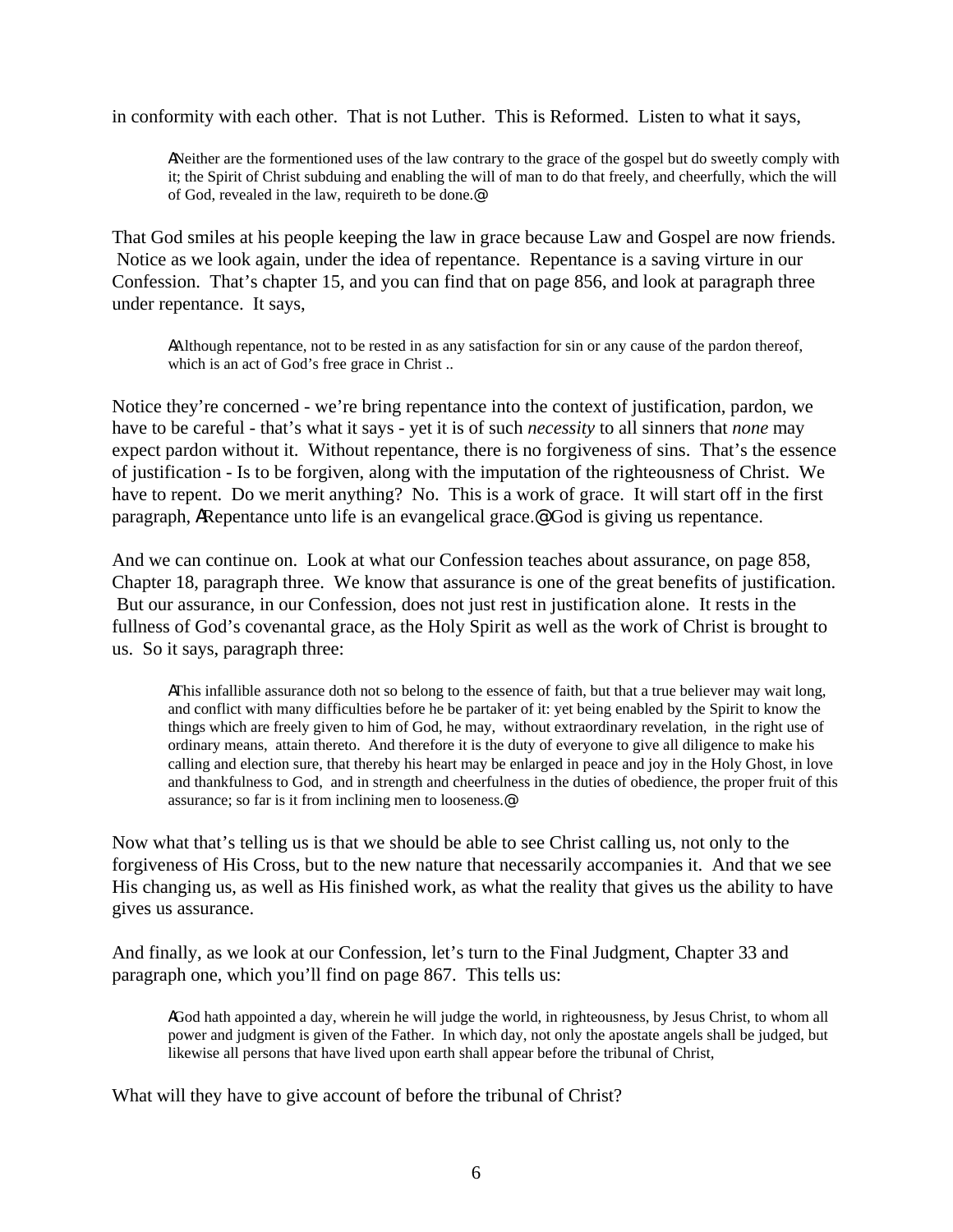...to give an account of their thoughts, their words, and their deeds; and to receive *according to*@...

I think we should note that the words, Aaccording to@ are confessional. That we would receive according to,

Awhat they have *done* in the body, whether good or evil.@

That there is in our Confession, a final judgment that looks at our works and we will be judged Aaccording to@ what we have done. By merit? No. But what Christ is doing within us? Yes. The grace of the covenant.

If I might say this, with all humility, I believe if we interpret our Confession as though the chapter on justification, paragraph one, is all there is, we will miss the heart of our Confession and its covenantal character. I believe we have a tendency to do that because we have been deeply influenced by the Reformation under Luther. I think we have been deeply influenced by modern Evangelicalism, which we all are part of in some way. And for this we can be grateful because that destroyed forever the merit of human righteousness before God. It devastated it and thank God! But we do have a danger of hearing what has been called, Aeasy-believe-ism,@that simply says, Abelieve and don't worry.<sup>@</sup> Our confession does not sustain that. It's been said that there is a Savior and Lord controversy in theology in America today. The Reformed side comes down on the Lordship of Christ, calling on us to show the fullness of the Covenant of Grace.

So I would just conclude this summation of our Confession saying, our founding fathers in the Confession were truly brilliant when they taught us - only faith is the instrument of our justification righteousness. But while it's faith alone that justifies us, it is never alone in the person justified, but it always accompanied by all saving graces: of good works, a sanctification, of repentance, a pursuing assurance, a preparing for the final judgment - when we will be, according to our Confession, judged according to our good works.

**TT:** The first specification, Dr. Lillback, is .... and I'll say it one more time, so we have it before us:

AIt is not possible that any could be a brother to Jesus Christ and enjoy with Christ, in the Kingdom of Heaven, the presence of the God the Father except that one be fully conformed to the image of Christ in true and personal righteousness and holiness. Neither the imputation of the righteousness of Christ, which all Christians receive at justification, nor the infusion of the righteousness of Christ (a false and non-existent concept taught by the Roman Catholic Church) - can suffice for that purpose. Christ does not have an imputed righteousness; His righteousness is real and personal. If we are to be conformed to his image, we too must have a real and personal righteousness.@

Do you find any teaching of justification by faith and works anywhere in these statements?

**PL**: I would note that the statement is telling us of what it will be like to be in glory when we stand before the throne of God. And in that context, it's telling us that we must have a justification, which is an imputation of the righteousness of Christ. And that is not the Roman Catholic doctrine of infusion, that is sanctification being confused for justification. We need to have that. But it is saying that that justification will not be by itself. That there is something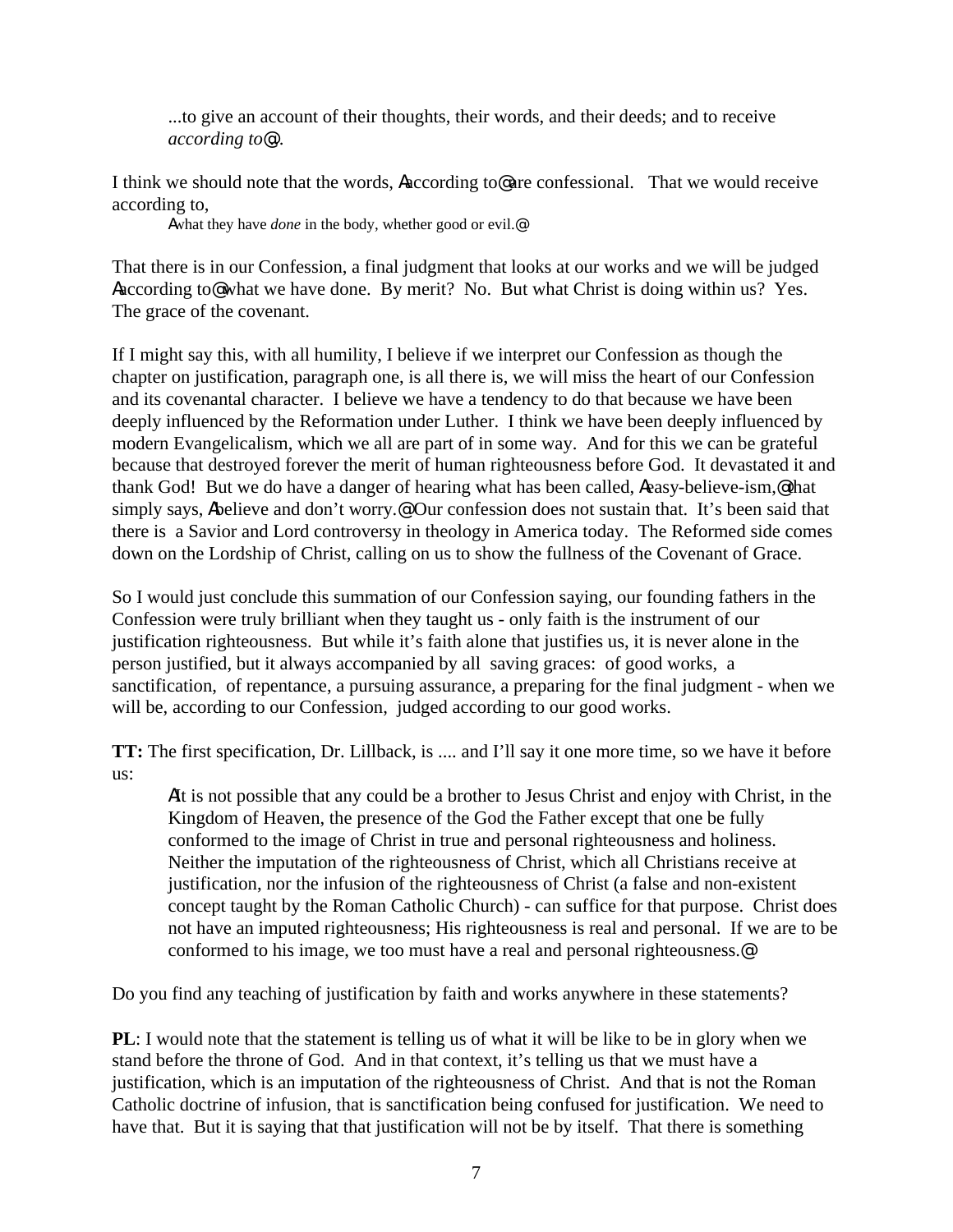more that God is doing and I think that what God is doing, according to what I read here, that there is a real sanctification that has begun in this earth, and because it's looking to me as though as its in a glorification context, that sanctification is complete. That we now have a real and personal righteousness because the Holy Spirit has conformed us, in the perfection of glorification, to the Son Himself. Fully forgiven in Christ. Finally made perfect in righteousness, as our Confession says on the Day of Resurrection. We are glorified. And therefore it is saying that we are justified by faith, but that faith that justifies us, is not alone, but is accompanied by all of God's saving graces. So I would ask Mr. Kinnaird if he would want to testify. If he was intending to say that we merit something, he missed it, cause I don't see the word, Amerit<sup>o</sup> in there. If he was intending on telling us that we were earning something beyond what Christ has done, I don't see him saying that. But what I do see him saying, is that God's covenantal blessings, or the redemptive graces, are broader than just justification - as wonderful as justification is - It's only one of the marvelous gifts of grace that God gives to us in His covenant. And yet, I think as I read this, because it's put at the end and he's already put imputation of righteousness first, at least the logic of the statement seems to be hinting that's it's a subordinate righteousness. It's not resting in our being perfect. It's that we had to be forgiven first. That's what makes the full conformity possible. So, I would argue that that seems to be well within the boundaries of our Confession.

**TT:** These selected statements, the ones I just read, clearly reference Romans 8:29, AFor those who he foreknew, he also predestined to be conformed to the image of His Son, in order that He might be the firstborn among many brothers.@ Are the inferences drawn from this verse, good and necessary?

**PL:** I think they are. I think if we're told that Christ is going to be the firstborn among many brethren, and we're going to be conformed to His image, a perfect God - I would think - would do His job perfectly. If it is His intent to bring all of us to be like Christ, I think God will achieve His purpose. And in achieving that purpose, He must only forgive us of our sin and give us the righteousness of Christ. But to give us a will like Christ, that longs to do the things of God. No longer be tempted with the things of this world, from the inside out. Jesus, when He was tempted, never was tempted from the inside out - always from the outside, in. That's not like us. Temptation comes from the inside because of original sin. Finally, when we are in the presence of Christ, conformed to the image of His Son, our sin - which is very real, very forgiven - will finally be eradicated and we'll be made in the very image of the Son. To know temptation - should there be some in eternity - only from the outside, in, not from the inside, out - because we will be made like Christ, who loved the Father intuitively, instinctively, perfectly. And I like how the Gospel hymn puts it, Asaved to sin no more.@ That's what I can't wait for.

**TT:** The statement, Awe too must have a real and personal righteousness, is a clear reference to Westminister Confession of Faith 13:1, which reads,

AThey, who are once effectually called, and regenerated, having a new heart, and a new spirit created in them, are further sanctified, really and personally, through the virtue of Christ's death and resurrection, by his Word and Spirit dwelling in them: the dominion of the whole body of sin is destroyed, and the several lusts thereof are more and more weakened and mortified; and they more and more quickened and strengthened in all saving graces, to the practice of true holiness, without which no man shall see the Lord.@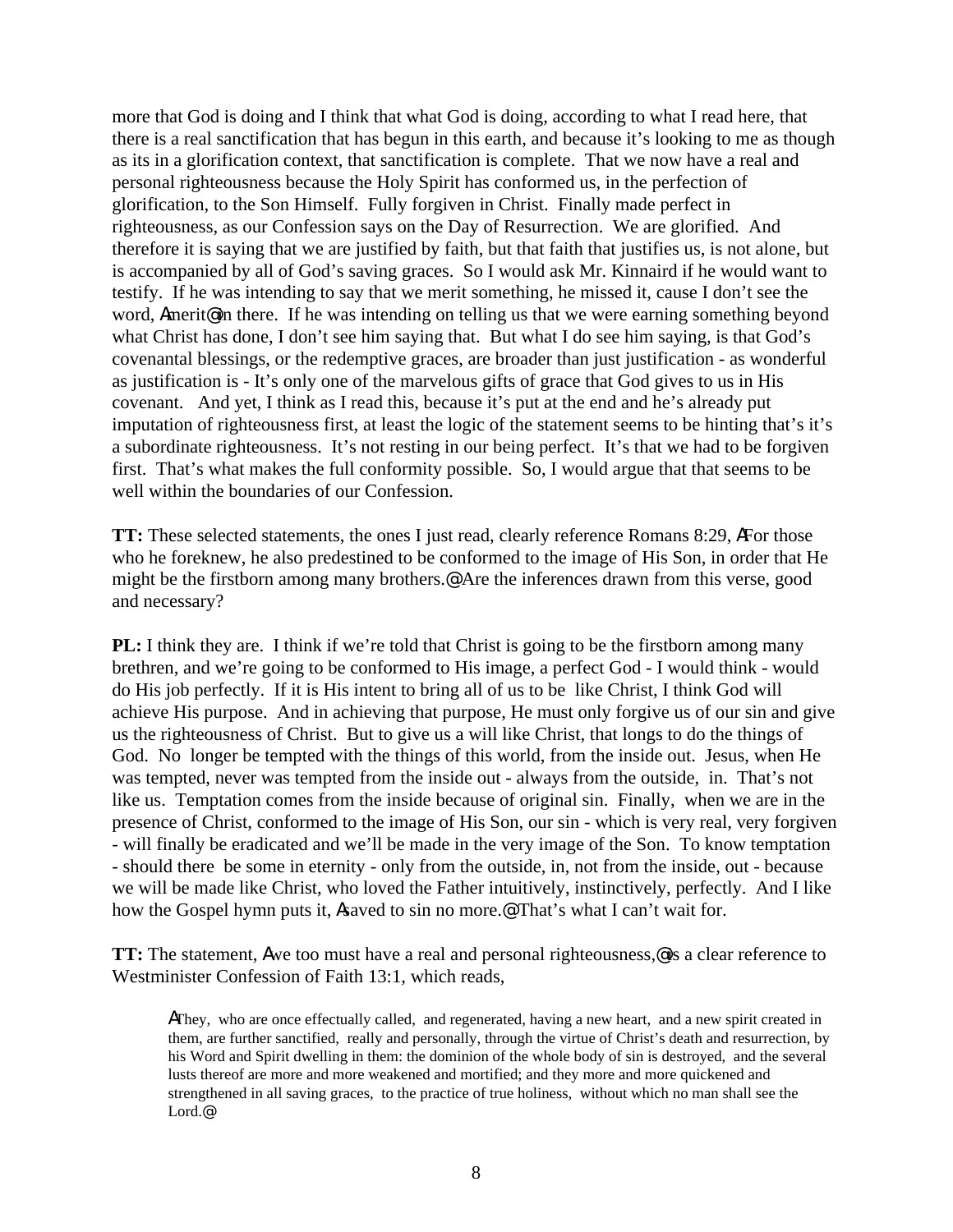Are the Theological Statements identified in specification one, in harmony with, or contrary to, the teaching of this chapter of the Westminster Confession of Faith, particularly its use of the phrase, Areally and personally?@

**PL:** I think they are fully in conformity with it. In fact, I think, when he says we will be Areally and personally@ conformed that he's ultimately talking about heaven and glorification - which seems to be really simple and clear to believe that. Our confession is talking about that in space and time, right here on earth, that we are really and personally somehow looking like Christ, even now. You know, I have more trouble with what the Confession says -in reality - than what John has said in his statement about what it will be like in heaven, because that is a slam-dunk. I look at my own heart and say, Do I see any Areal and personal@ sanctification in my heart right now? Some days I say, Lord where is it? I've a long way to go. But my Confession tells me, even now, as a sinner, as I'm being sanctified by grace, I should be able to really and personally look and see some progress unto the likeness of Christ. I think that's why we talk about in our catechism, Aimproving our baptism.@ Can we see any progress?

**TT:** Do you believe, in agreement with these Theological Statements, that Athe imputation of the righteousness of Christ@ cannot suffice for the purpose envisioned by sanctification? If so, why?

**PL**: I would have to say -very carefully- that you could read that as an irreverent statement attacking the character of Christ in His finished work. I don't think that's what the author would have intended to have done. If he did, I would criticize him.

I think what he is saying is that the finished work of Christ in justification, not only merited our forgiveness, not only enabled God to give us a complete imputation of the active and passive obedience of Christ to the sinner, but he also purchased the work of the Holy Spirit. And that Christ did not intend to give us just half of the Covenant of Grace that He promised to His people. But that He truly intended to go beyond just bringing us - if you will - to a place of forgiveness and now standing in Christ. But He wanted us to begin to live out that life ourselves, to be become like our older brother - to become like our Father. And therefore, for Christ to have *only* done forgiveness and imputation, would've been Christ did not complete the promise that the Father had given to His people in the New Covenant. Because the Father did not simply say, I will forgive their sins and remember them no more. He said, I will forgive their sins and remember them no more and I will write my law in their hearts and I will give them a new heart - Ezekiel 36.

So that I think - yes, it is correct to say that it is incomplete. Because God intended to do a lot more than that. As wonderful and unthinkable as it is, that we can be forgiven and clothed in Christ and given a righteousness not our own, that let's us stand before Him. That's unthinkable. But God did not stop there. I got more. And My promise will be fulfilled in you, and I'm going to make you become like My Son, day by day, until finally, perfectly in My presence.

**TT:** Are you about to gravel us, Mr. Moderator?

**Winward:** Just as a point of information, you have taken thirty minutes to this point.

**TT:** Would you be willing to allow us to stop now and continue on with further questions about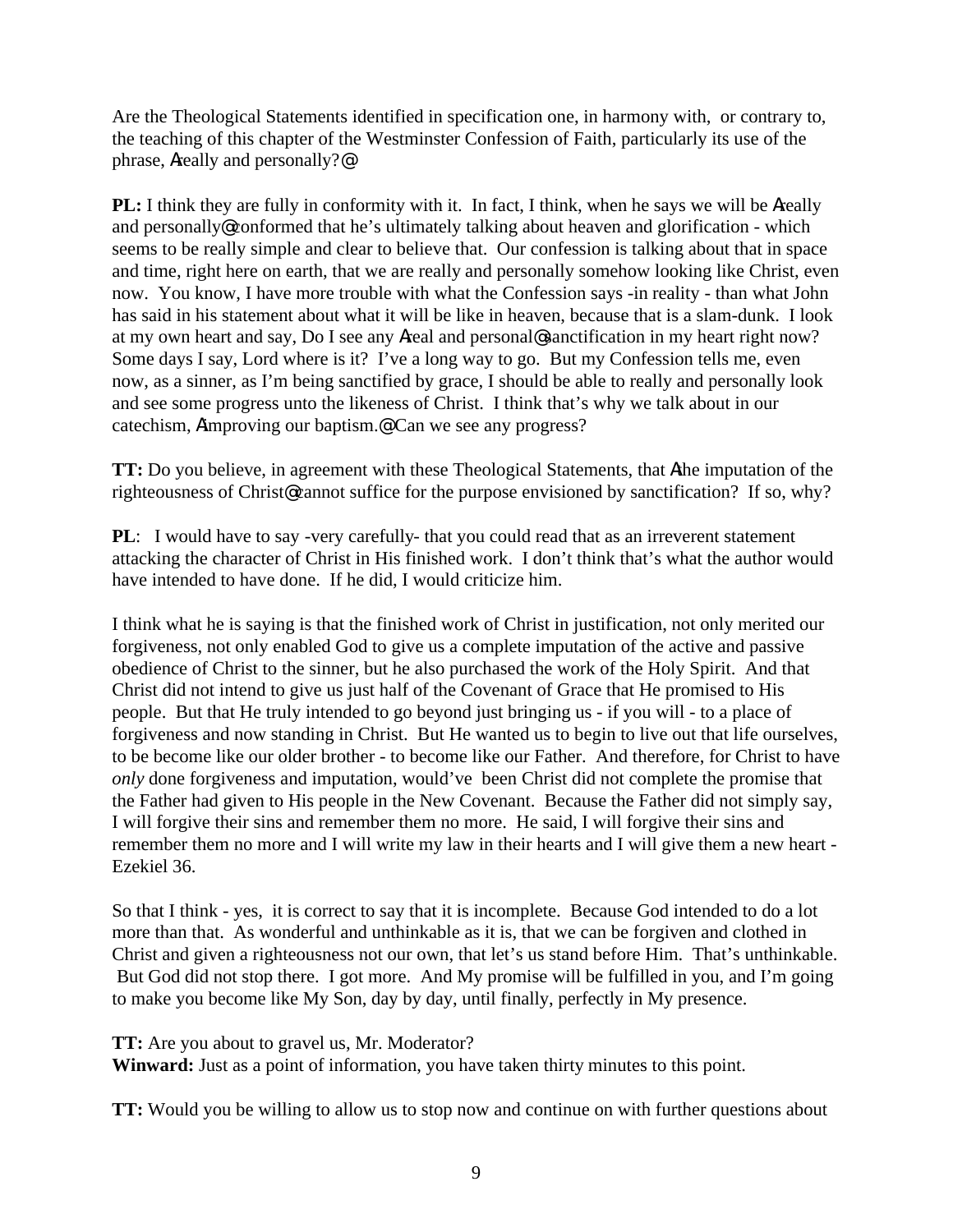specification one. Because the three specifications are not equal in terms of the questions we want to put to this witness. I can assure you that we will not take more than the hour and a half for the three together. But they may not break exactly where the specifications break, if that's agreeable to the court? (Pause) **Winward:** O.K.

**TT:** And, Mr. Moderator, may we have a two minute break just now? **Winward:** Yes. **TT:** Thank you.

\*\*\*\*\*\*\*\*\*\*\*\*\*\*\*\*\*\*\*\*\*\*\*\*\*\*\*\*\*\*\*\*\*\*\*\*\*\*\*\*\*\*\*\*\*\*\*\*\*\*\*\*\*\*\*

[Recording restarts in mid-sentence.]

**TT:** ..... it references John Kinnaird's statement, AIt is those who obey the law who will be declared righteous on that Day of Judgment,@ page six. The reference is clearly to Romans 2:13,

AFor It is not the hearers of the law who will be righteous before God, but the doers of the law, who will be justified.@

Is it correct contextually to understand the phrase, Awill be justified,@ as referring to the future Day of Judgment? And is the Ajustification@viewed as theoretical, or actual?

**PL**: Well, for me to speak definitively here would be for me to presume that I can solve an exegetical conundrum that has existed for centuries. And therefore, I can only speak from the vantage point of saying that there are truly men of good will in Reformed theology that disagree on this text. There are those who would say, AYes, it is true, that if you can keep the law, you will be justified@ but since there is no one who can, after the fall of Adam as we stand in original sin. Therefore, it can only be theoretical. I understand that to be a very possible and confessionally sound explanation.

However, I also believe that there are Reformed theologians who take the viewpoint that it is not theoretical, but it is actual. And I think they can do so based upon a proper understanding of the Covenant of Grace. And I would explain it this way: For those who believe that we can, in fact, be justified at the end time by this text, let's say, on the Day of Judgement, as our Confession says, we'll be acquitted. As Matthew 12 says, we will be acquitted by our words, by what we have spoken. There is that end time eschatological justification language that's used. That the understanding here would be, it could not be a man standing as though on his own merit, as though he were keeping this as a Covenant of Works. If Mr. Kinnard were teaching this to say that a man can take the law and fulfill it as a Covenant of Works and therefore be declared righteous, that would be out of accord with all of Reformed theology and would be a heresy. I don't think that he intends to say that.

I do think we can say that it is possible for this to be fulfilled because of what Calvin will say in the Institutes, Athe agreement of the promises of the law with the promises of the Gospel.@ If I could flesh that out a little bit? It's what our Confession said earlier when it says that the Law and the Gospel do Asweetly comply,@ or conform with one another.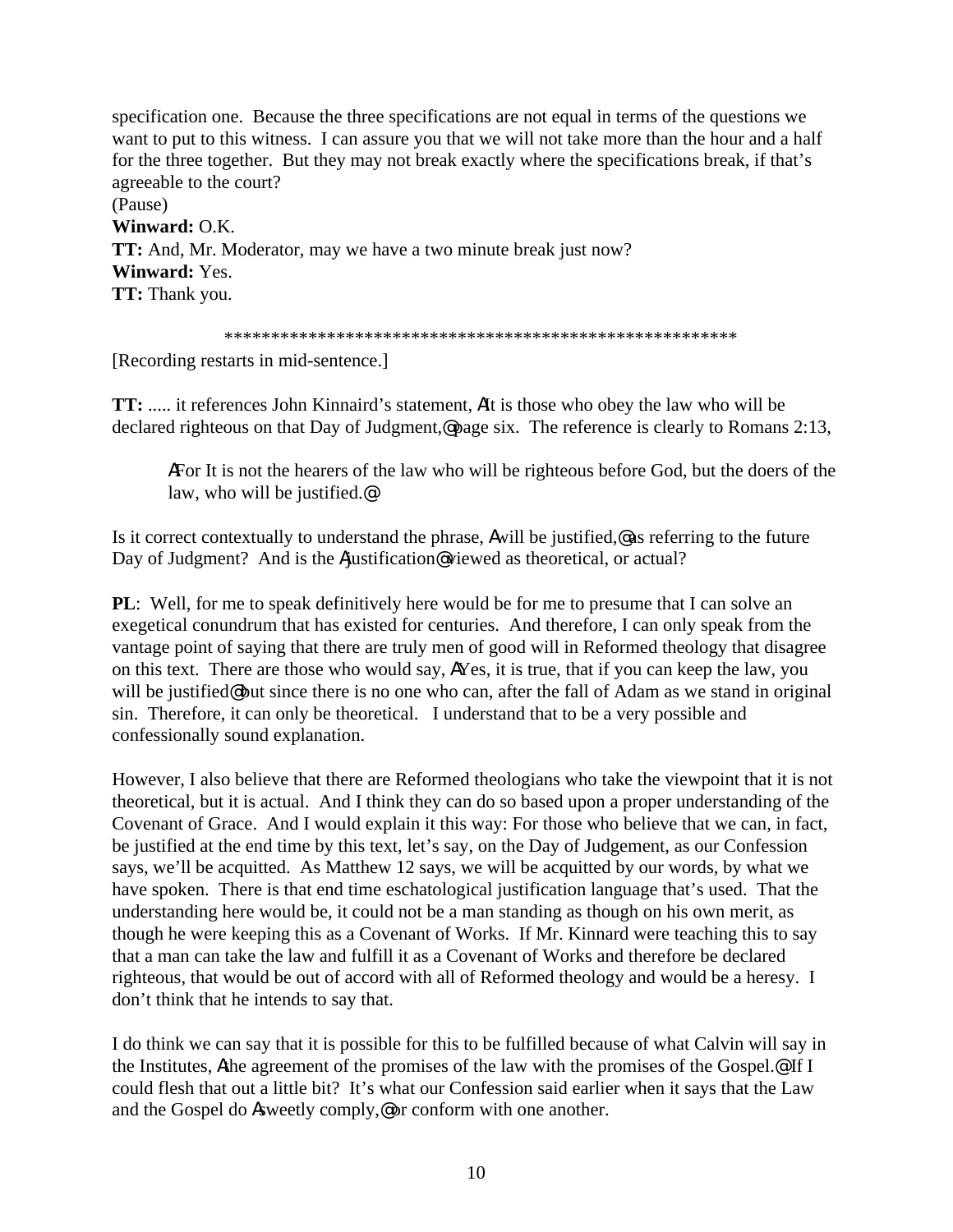Before we come to Christ, the Law has an absolute demand that no one can keep and it condemns us. Once we come to Christ, we are justified by faith, forgiven. His righteousness is imputed to us. One of the benefits of the Covenant of Grace is to receive a new nature and it also has a new relationship with God. He no longer now is a strict Judge, a criminal Judge before sinners. He now becomes a Father. We are adopted. And as His adopted children, He looks at us and He sees -one - that He has adopted us. He's forgiven us. And further, He sees the beginning of a new life that reflects the law of His family, the law of His household. He sees its very imperfect. But He sees that its His work. And He delights in what He is seeing and His sons and daughters. And further, as they develop, He sees they are making progress, but never enough. But He has died to forgive their sins, even in their good works. So that at the end of time, because of the new nature, because of the continuing benefit of justification, the forgiveness of our sins, the Father will be able to look at His children and say, AWell done, thou good and faithful servant. Enter into the joy of your Lord.@ And, AYou've been faithful in little. You be faithful in much.@ And that helps us to understand why the Lord will say those works passages at the end of history in the judgment ...

[End of tape three, side one] [Tape three, side two]

**PL:** .... into adoption, the process of sanctification, that brings us then to the eschatological justification of the just. And if I might add, this goes to an earlier discussion. I think it's important to make it clear. That in Reformed theology there have been several nuances with regard to justification. There obviously is , in one sense, only one justification. It's God looking at a sinner. Looking at a person, let's say, a creature, and declaring him right.

But we recognize that throughout the span of God's work in history, there's a great breath. We can have a person in eternity past being viewed as justified by God because of His decree. The elect are already viewed as sinners and yet justified -in some sense - in God's mind. Some theologians have spoken about justification from eternity in the decree of God. We can have the justification of the one who can keep the law of God perfectly, that's hypothetical. That has never been fulfilled by anyone, except Jesus Christ, who fulfills the Covenant of Works, if you will, by fulfilling all the law of God. So there is the true, authentic meritorious justification and that was done by Christ. We can think of what Paul will say in Romans 3 about the justification and the resurrection, by our union with Christ, every one of the elect people are already justified in some sense, even before they came to faith because they were united with Christ. We are crucified with Christ. We've been raised together with Christ and somehow He is raised for our justification - guaranteed that faith would be given to us -that we would be righteous.

There is the justification of the sinner, wherein the form of conscience before God we hear the decree of the end day made sure by the Holy Spirit's assurance that we're right now with God forgiven now. That's the justification of the sinner.

We come to James chapter two and I think we have there, what I think has been called the justification of the just. It is not just the world looking at Abraham and saying, ABoy you really did a nice thing!@ But it is God Himself looking at Abraham and said, AYour righteousness that was by faith has now been fulfilled in your obedience.<sup>@</sup> And the Reformed theologians have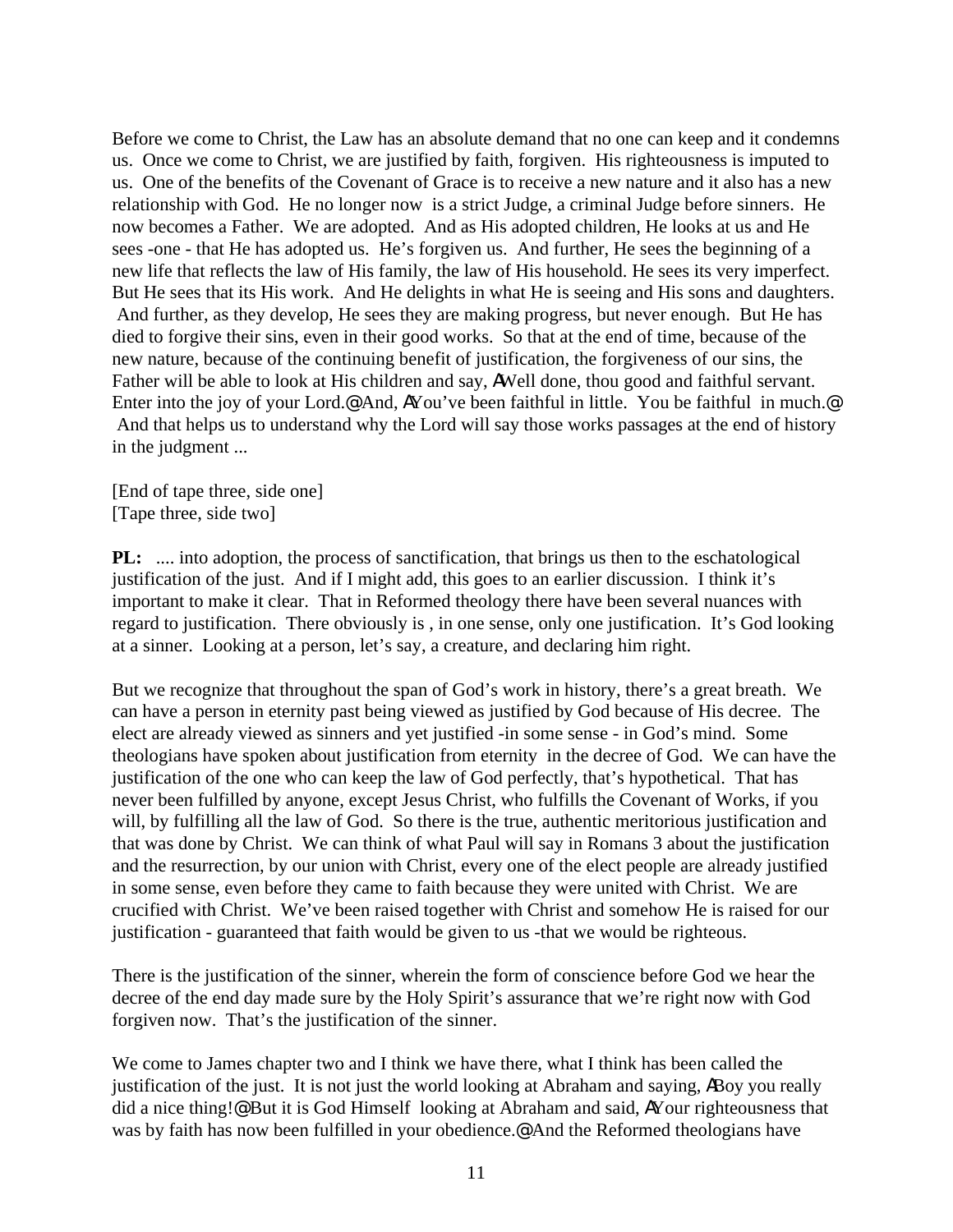called that the justification of the just. The man who has already been forgiven, Holy Spirit empowered, is now being declared right by God in what he does -not as the grounds of his righteousness - no, that's Christ. But as Aaccording to,@ according to the will of God, consistent with God's nature and what God had called Abraham to do.

And then finally, as we've noticed the eschatological end time judgment that is hinted at in our Confession. It's certainly, I think suggested by Romans 2 here and also by Matthew 12, that we will be vindicated or acquitted by our words. That's an amazing thought. That the day will come when the Lord will roll the tapes of history and say, ANotice what you've said in that circumstance. You brought a blessing instead of a curse. That looks like someone in My family, I justify you in that.@

So while we must in experience, the phenomenology of conversion, distinguish the points when we are justified by faith from sin. God, who is outside of time, looks at this entire process is absolutely sure from His decree from end to future. And He guarantees that those whom he has justified in time by faith alone, He will be able to say, AWell done, thou good and faithful servant because I have given you my Spirit.@

So I believe that this passage of Romans 2:13 can be viewed theoretically and be very Reformed. I believe it can be viewed very actually and be very Reformed. If you understand the fullness of the justification language of Reformed theology and the reality that God enables us by forgiveness and the new nature and glorification to enable us to truly stand in grace and show that we are His people. In fact, I'll conclude by noting that great benediction of the Apocalypse where it says,

I heard a great voice cry out and it was the Spirit who said, ABlessed are those henceforth who die in the Lord. They shall rest from their labors and their works shall follow them.<sup>@</sup>

The labors that they've done will enter into heaven. They may be those they have lead to Christ. Maybe the works of worshiping the Lord. Not because they merit anything. But they've died in the Lord. And in the Lord, they live according to His standards. And they will somehow be declared to truly to be His children.

**TT:** The next question has probably already been answered, but we'll look at the verse again, in Matthew 12: 36 and 37, Jesus says, AI tell you on the Day of Judgment people will give account for every careless word they speak. For by your words, you will be justified. And by your words, you will be condemned.@

Is this statement, AIt is those who obey the law who will be declared righteous on the Day of Judgment,@ in harmony with or contrary to Jesus' words?

**PL**: Well, if you take the interpretation that I proposed of an actual justification at the end time, then you would certainly say, yes, this is in harmony with that. There is a sense, by grace, at the end of history when God will look at the words of our mouths and He will show that, in spite of our imperfections, that we really did love Jesus. This is very consistent with the early church. You read in I Corthianians, I think it is 12: 3, that no man can say Jesus is Lord, but by the Holy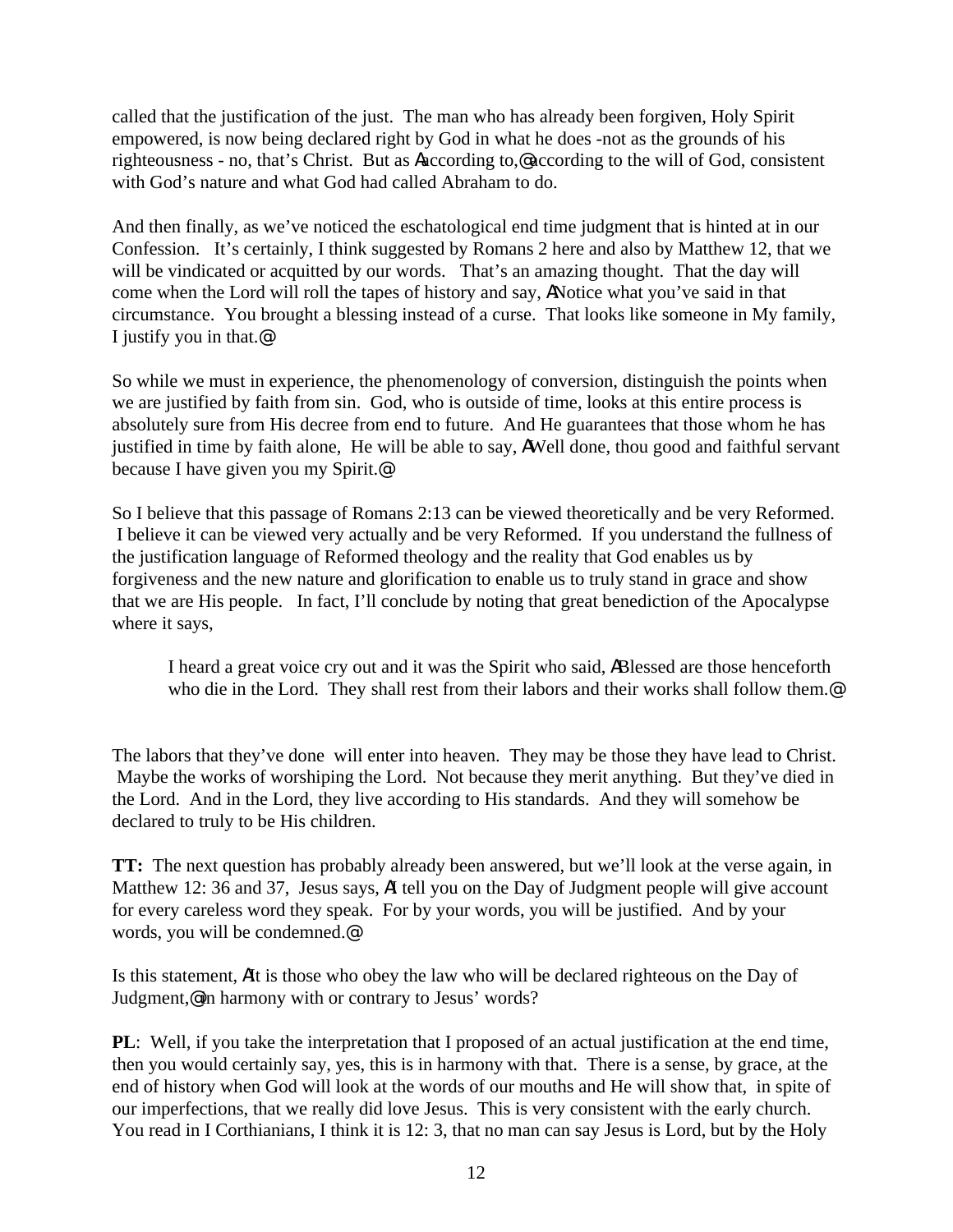Spirit. And the idea that the confession of faith in the ancient church was to confess Jesus as Lord. And, I think, in some sense, this passage may suggest, while others will be using Jesus' name as a curse word and using it lightly, others will be shown saying, A Jesus is Lord, @ and this is why I want to live this way. I love Christ. The Lord will say, ALook you have fruit that is consistent with your nature. I declare you yet again, you are My child.@ The end time justification has been brought forward for the sinner, anticipating the fullness that will ultimately will be at the end. Reformed theologians have called that, Athe already@ and Athe not yet.@ We fully taste it, even though it is not complete, but it is sure because we are going to get there.

**TT:** In 2 Corinthians 5:10, we read, AFor we must all appear before the judgment seat of Christ so that each one may receive what is due for what he has done in the body, whether good or evil.<sup>@</sup> Is the statement, AIt is those who obey the law who will be declared righteous on that Day of Judgment,@ in harmony with, or contrary to this warning of the Word of God?

**PL**: I would just simply say it's consistent with it, in harmony with it. I would note that the reality of that judgment has been rejected by some in our day. Among the many painful realities of Harold Camping's teaching, for example, rejecting the viability of the Church in this age. He has, for many years, denied that there is a final judgment. And I think Evangelicalism has often tried to say, xdon't worry, you won't have to stand before the Lord because everything has been paid for in Christ. The Lord says, ANo. You'll never have to stand before Christ on the great white throne judgment seat. That's been turned into a throne of grace. A Father. A beloved Son. An older brother is seated there.<sup>@</sup> But when I came before my father, who I never had a doubt that he loved me, he often called me to account for the things that were not right and praised me for the things that were good. And so our Heavenly Father, as Hebrews 12 will tell us, anyone whom the Father loves, he chastens. In that final sanctification process entering into glorification, He will wipe every tear from our eyes and I think some of those tears will be the final repentance of our life. We'll say, ALord, I can't believe I did that knowing You.<sup>@</sup> So that I believe there truly is a judgment. The good and evil that we've done, we'll be called to account for it. That's a motivation for our personal sanctification today. The reality of that, however, is not our standing before God. We are coming, as you noticed, to the judgment seat of Christ. It's not the great white throne judgment of the final vindication of the saved and lost. It's a throne of mercy. Our Savior is there. But in grace, there is still sanctification. In grace, there is still the chastening of love. And that judgment is real. And that's going to be a time of showing that we've fallen short, but in grace we have been faithful to the Lord.

**TT:** We've already read this, but once more, WCF 33.1 states:

God hath appointed a day, wherein he will judge the world, in righteousness, by Jesus Christ, to whom all power and judgment is given of the Father. In which day, not only the apostate angels shall be judged, but likewise all persons that have lived upon earth shall appear before the tribunal of Christ, to give an account of their thoughts, words, and deeds; and to receive according to what they have done in the body, whether good or evil.

### And Larger Catechism Q. and A. 90 states:

At the day of judgment, the righteous, being caught up to Christ in the clouds, shall be set on his right hand, and there openly acknowledged and acquitted ...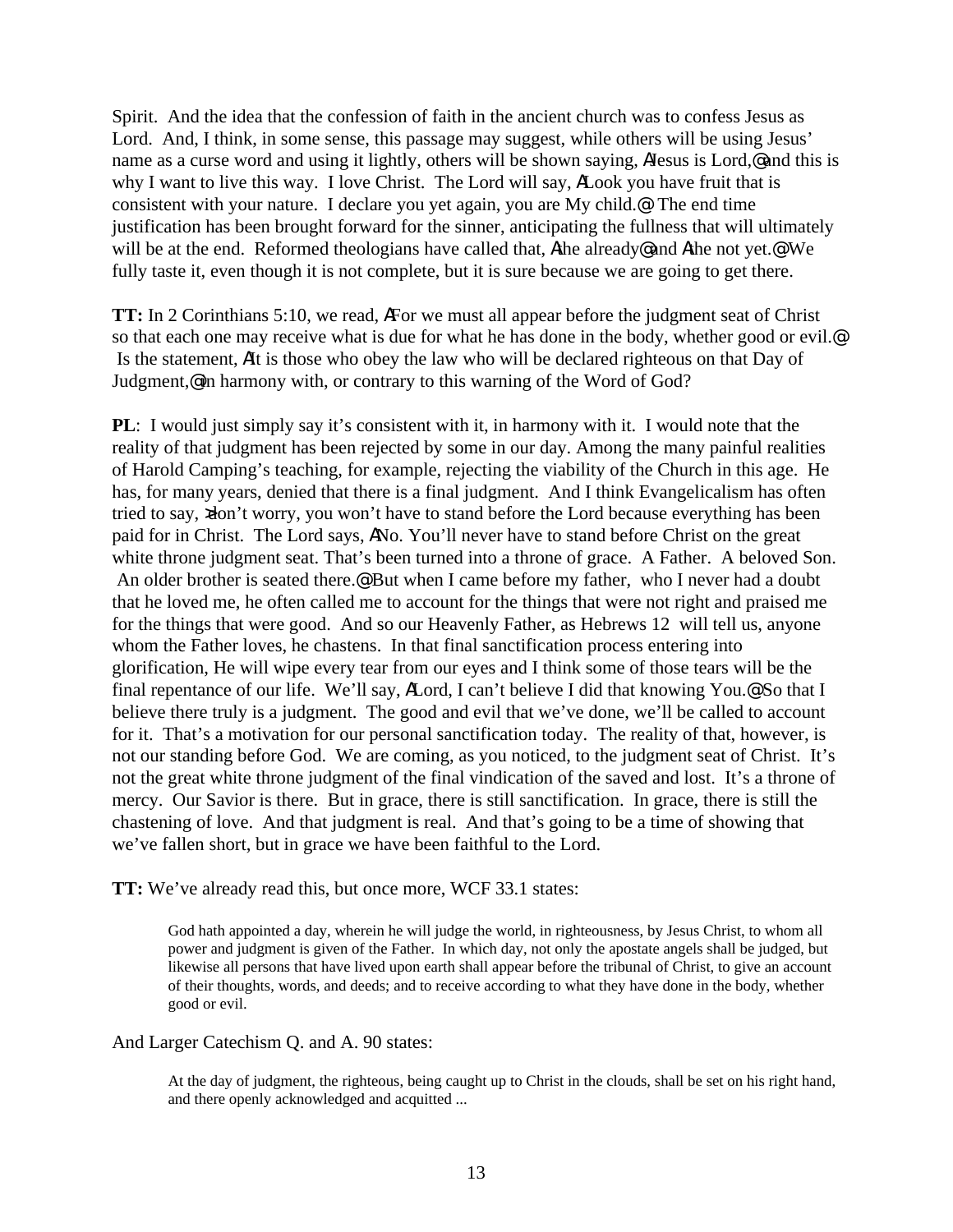So far that answer, there's more to it, but just that much.

Is the statement, Ait is those who obey the law who will be declared righteous on the Day of Judgment,@ in harmony with, or contrary to the teaching of this chapter of the WCF and this answer of the Larger Catechism?

**PL**: I would say it's in harmony with it. The language **A**acquitted is the language of a juridical verdict reached in a tribunal, a forensic act. That's justification language. There is a justification at the end of history that is clearly in mind. And the Lord is telling us that because of the finished work of Christ, because of His grace, that we will not only be perfectly clothed in His righteousness, but He will have changed us through history until now finally perfectly in glorification to be like Jesus Christ Himself.

**TT:** I'll move on then, if the court is pleased, to the second specification.

**Wilkening:** May I have ...

**Winward:** Mr. Wilkening.

**Wilkening:** ... a question? Are we going to have an opportunity to direct questions to this witness?

**Winward:** No.

**Wilkening:** That's seems to me, Mr. Moderator, to be in conflict with the Book of Discipline wherein witnesses called can be cross-examined by the other party.

**Winward:** Can you cite that?

**Wilkening:** It will take me a minute. (Pause)

**Winward:** .... Witnesses. But there doesn't seem to be a provision there for the prosecution to cross-examine witnesses. You might want to check that.

**Wilkening**: I'll continue. Maybe if you proceed, I'll continue to resource this and we can come back to this?

**Winward:** O.K.

**TT:** Mr. Moderator?

**Winward:** Mr. Tyson.

**TT:** The court, please. The accused would rather that we sit down now, and let the prosecution take their half-hour ...

**Winward:** For the second specification?

**TT:** ... and then alternate. For the second specification ... No. For the first specification because they haven't ...

**Winward:** They have already presented

**TT**: For the second specification and then we will do it. With hopes that we can get through all three before Mr. Lillback has to depart.

**Winward:** O.K. And it occurs to me that the Moderate perhaps did not make this known. Or you may not be aware of this, but we had anticipated going until five o'clock. That was the terminus for the session today. Mr. Wilkening. May I suggest if you don't plan to do it, would you give the wording of the second specification? There seem to be many here who may not have the actual charges in hand. We want to know what we are talking about.

**Wilkening:** O.K. To simply read the specification?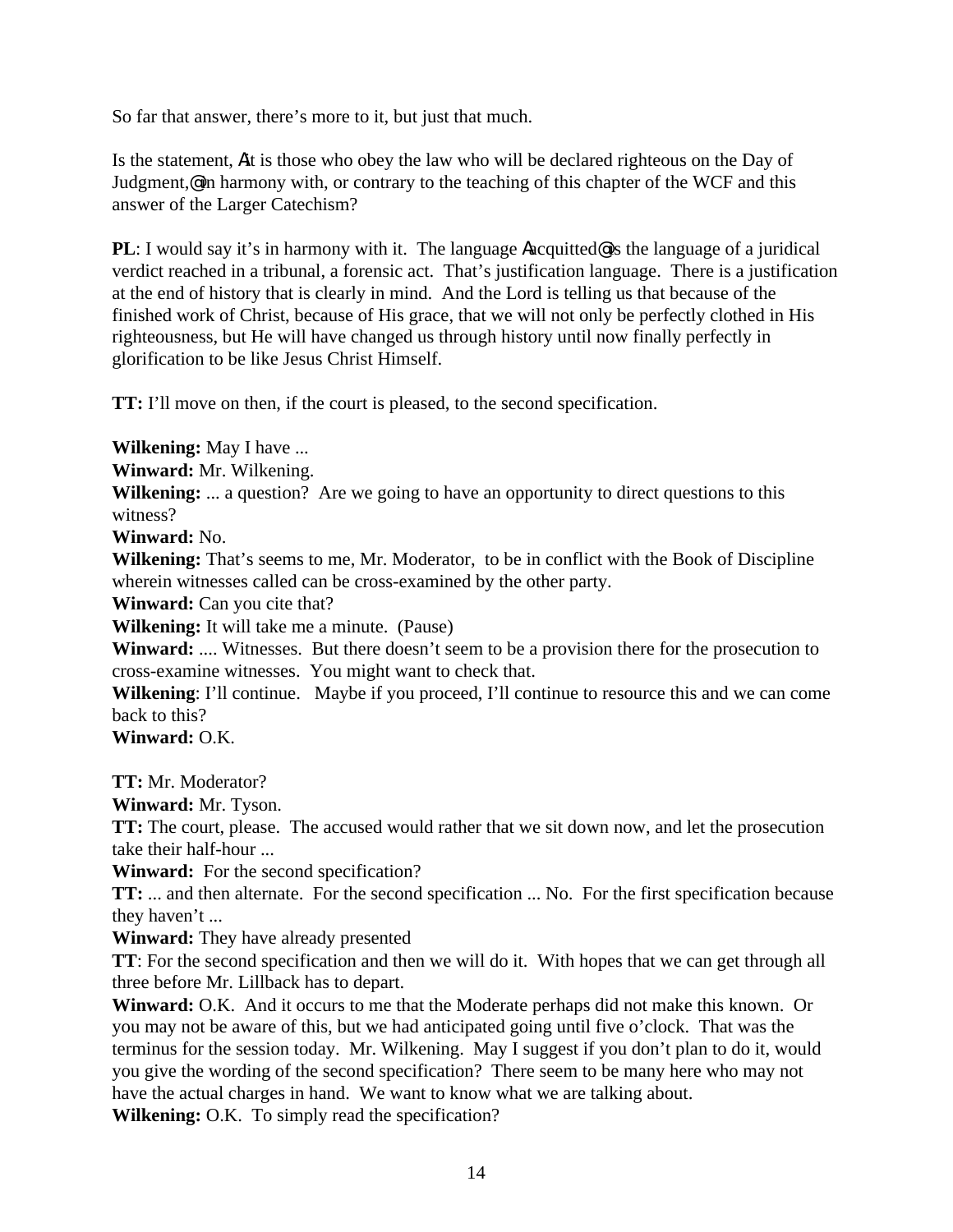**Winward:** Yes. **Wilkening**: Number Two. O.K.

\*\*\*\*\*\* [To read Mr. Wilkening's presentation for the second specification, see other link] \*\*\*\*

# **Winward:** Mr. Tyson

**TT:** Continuing with Dr. Lillback. We are talking about the same sermon, AThough the Waters Roar ...@ The first section of the sermon that is identified as being egregious, or as at least supporting the charge. Once more is this:

AThus we rightly conclude that those inside the city are those who have kept the law of God and those only. So, we have a pretty simple answer to our last two questions. Inside the city are those who do righteousness and outside are those who do evil.@ -----Transcript, p. 5

Dr. Lillback, is there any affirmation here that Athose inside the city@ have been justified by works in that works form either the instrument, or the ground of the justification?

**PL**: Once again if we'll remember the notion of the hermeneutic by which we read Biblical theology. If you're coming at this with the notion of a justification paradigm of salvation - that is, that justification is the only saving element. Then you would have to say, yes, that is exactly what it says.

But if you're reading this with a Reformed hermeneutic in mind, that recognizes that justification is the foundational benefit of the grace of God and the covenant, but it is accompanied by many other saving graces. Then you can understand that there are those who are doing good and not doing evil, are not either the instrument or the ground, but the necessary accompaniment of those who truly trust in Christ.

Now If I can ground that in the Confession or Catechism .... Let's go to the Catechism, for a moment. I think it's interesting when you read the language - this is page 875 in our hymnal. If you have the Catechism, it's question 86. The Shorter Catechism:

AWhat is faith in Jesus Christ? AFaith in Jesus Christ is a saving grace, whereby we receive and rest upon him alone for salvation, as he is offered to us in the gospel.@

Saving faith is the embracing of the entirety of Christ and resting in all of who Christ is. Now what does that mean? How is Christ offered to us in the Gospel? Well, our Catechism, again, specifies very clearly that Christ fulfills three offices towards His people. You can find this on page 871, or Shorter Catechism questions 23 through 26. It says: AWhat offices doth Christ execute as our Redeemer?@ Christ is offered to us in the Gospel as Redeemer. While Christ is our Redeemer executes the offices Aof a Prophet, of a Priest, and of a King, both in the estate of humiliation and exaltation.@

What does He do in the office of prophet? Question 24. He executes the office of a prophet in Arevealing to us, by his Word and Spirit, the will of God for our salvation.@ So that when we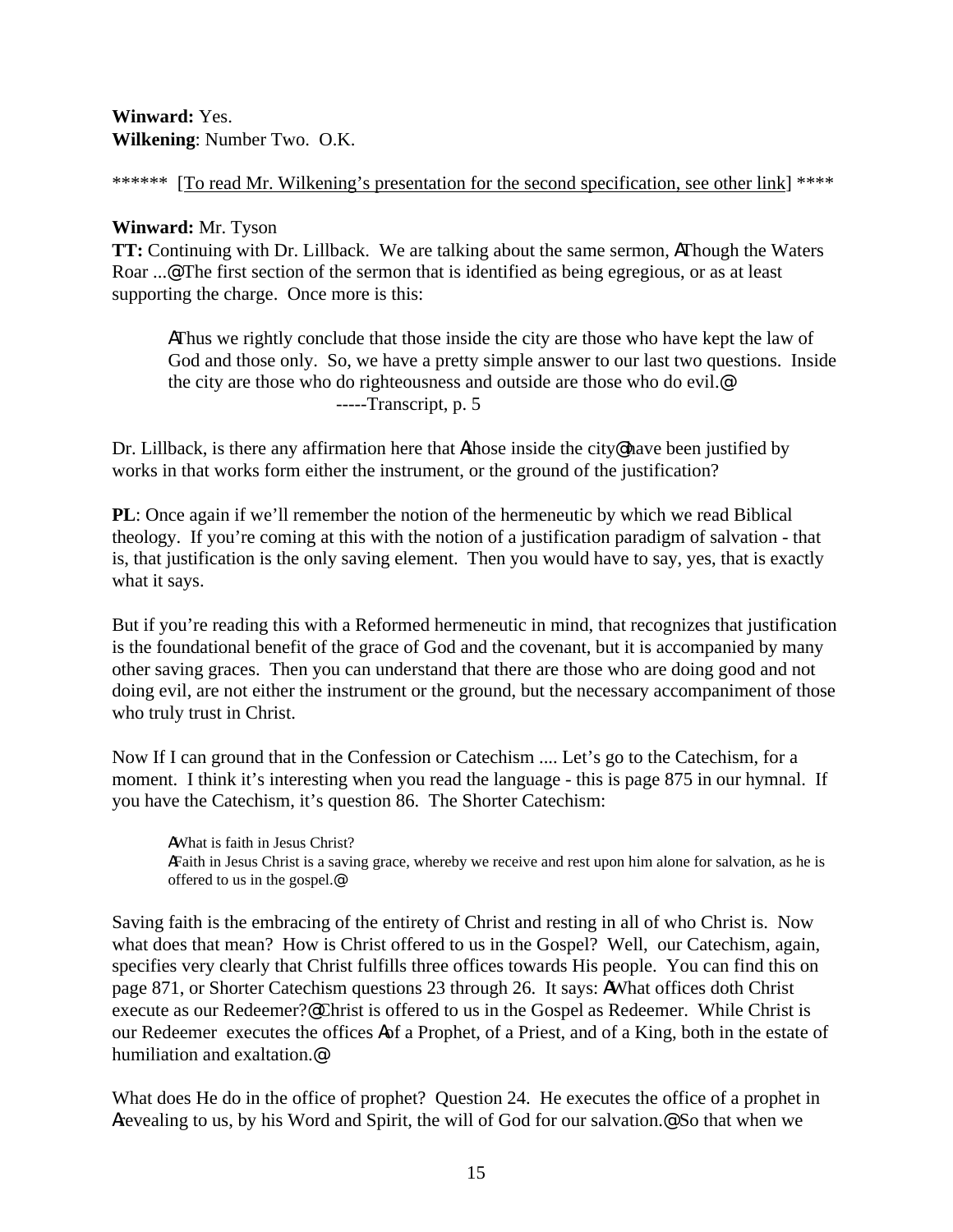embrace Christ, as He is offered to us in the Gospel, we embrace Him as a prophet who says, AI've got a will that you need to do for Me. I'm your Prophet.@ We embrace Him also as a priest. AChrist executeth the office of a priest, in his once offering of himself a sacrifice to satisfy divine justice and reconcile us to God and making continual intercession for us.@ He comes to us and says, AI've called on you as a prophet for you to obey me. You haven't done a very good job. You're a sinner. You need me not just as a prophet You need me as a priest. Christ is offered as a priest. We rest on Him. Embrace Him in saving faith as a priest who forgives us for failing to honor His Word as a prophet. But then finally Christ is offered to us as in the office of a king. In executing that office of a king we're told that AChrist executeth this office of a king, in subduing us to himself, in ruling and defending us, and in restraining and conquering all his and our enemies.@ What grace does now is that it makes us, who did not honor the prophet, makes us honor the prophet, because we are forgiven and we now embrace Him.

So that what we see is that when Christ is offered in a Reformed hermeneutic in the Gospel, we're embracing Him as Prophet, Priest and King. We're embracing the full Covenant of Grace. And therefore, when it says Athose who are in the city are those who do righteous, If from a Reformed understanding, it's saying, Christ has fulfilled His office as our king, as well as our priest, as well as our prophet and that we can delight that He is successful. And so when we preach the Gospel with a Reformed sense, we can say, AAre you looking to Christ just to be your priest? Just to forgive you? He's your prophet, too. He's also your king and He's coming into your life to change you. For on that day when you enter into the city, you'll be a loyal subject to the King, and you'll conform yourself to His image.@

Now in a Reformed hermeneutic, no, there is no notion of this being now the ground, or the means. It's rather: Christ is the ground, faith is the instrument, but through the ground and the instrument, by grace, Christ is victorious as King changing us to be His people, which we hear and should conform to.

**TT:** Do you agree, Dr. Lillback, that what is affirmed here is only that Athose inside the city@ have done righteousness, and thus have kept the law of God, and not that they find themselves inside the city Aon the basis of,@ or Abecause of,@ their good works?

**PL**: I look at the brief quote that's here in the charges and the specifications and I find no language Aon the basis of or Abecause of. Again, I would make clear that it would be potential to read that wording into this text, if that was the paradigm of theology that you worked with. But in a Reformed approach, where there is a fullness of the Covenant of Grace understood, this would not require that language whatsoever but would be very consistent with the notion that the Holy Spirit is bringing us into obedience to Christ, who is our Prophet, Priest and King.

**TT:** O.K. The second and longer section cited in support of the charge in this specification two is once more:

ARomans 2 puts it this way. Sod will give to each person according to what he has done. To those who by persistence in doing good seek glory, honor and immortality, he will give eternal life. But for those who are self seeking and who reject the truth and follow evil there will be wrath and anger.' Now by this we know the decision, the judgment as to who enters the city and who stays outside for eternity will be made on that great day of judgment in accordance with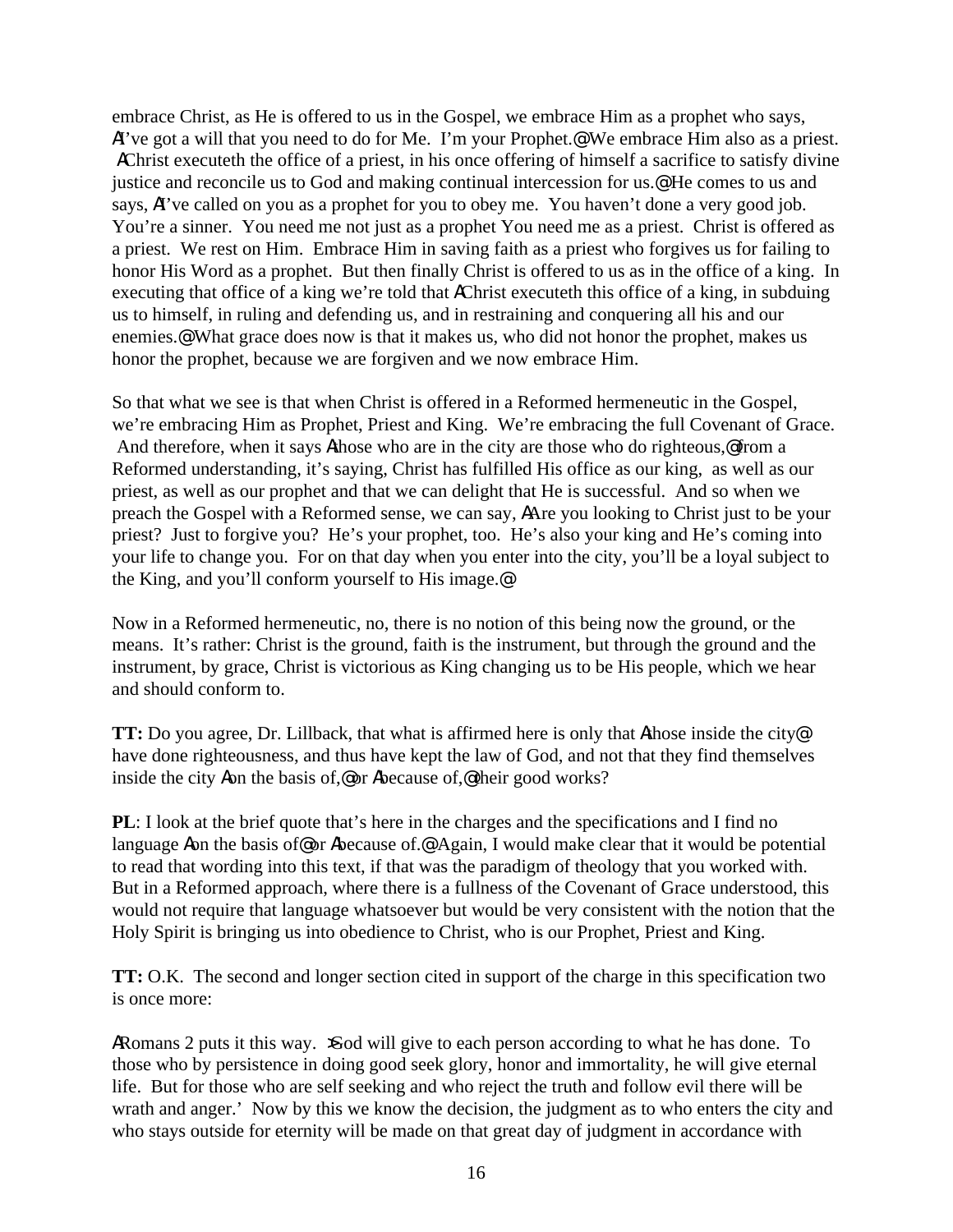what you have done in this life. In fact our scripture lesson says the very same thing at verse 12. Behold, I am coming! My reward is with me, and I will give to everyone according to what he has done. (Transcript, page 6).@

I have three questions for you for this portion of the specification. The first one is this: How do you understand the phrase, Aaccording to?@ Does it mean that God will give to each person, grounded upon or based upon what he has done? Or that God's donation will be Aconsonant with@ or Ainvariably accompanied by@ what he has done?

**PL:** I would understand it in the later sense, Aaccording to as making reference to a scale or a standard that is laid before, not necessarily one that we're depending on. For example, if we try to take these prepositions and make them meaningful, if we can get an illustration that makes sense. We are **A**on@ the ground of the floor of this building - that is, underneath us. O.K.? But we are not living Aaccording to@ the floor. We are not trying to be Alike floors@ or to measure ourselves by it. We are not coming to this discussion Aby means of the floor.@ This floor didn't carry us here. We're not being moved along by it. But we are conducting all our procedures Aaccording to@ the Book of Church Order. It becomes our standard, which we are conforming with. We are trying to follow its rules. So, Christ is the ground of our righteousness. The Holy Spirit in grace creates faith within us that becomes the means by which we come. But when Christ and the Spirit complete the work with us, we reflect the standard which God says is Awhat I want us to be like, which is My nature.@ So the Judgment will always be Ain accordance with@ the very nature of God. He has to be consistent with Himself. The Law of God is just God's Holy nature and He cannot tolerate that which is inconsistent. Much as you might stand up today and say, AI object. That's not according to the Book of Church Order.@ It's the standard by which we all operate. So there is a standard that is in mind, but it's not the basis. It's not the means or instrument, but it is the reflection of that which ought to be. And the will of God will rule in Heaven and we will be like Him. If we are not, we won't be there. Because God will not allow evil in His presence. His eyes are too pure to look upon iniquity. The Lord God does not change. Therefore, Israel, you are not consumed because His mercies are new every morning. We must be consistent with God's nature.

**TT**: It's seems as though this next question relates to the middle sentence, or one of the middle sentences of this specification, where Mr. Kinnaird is quoted accurately as saying, ANow by this we know the decision the judgment as to who enters the city and who stays outside for eternity will be made in that great day of judgment in accordance with what you have done in this life. And the question is simply this: In the words of the charge, do you find here any teaching of Ajustification by works,@ in that works form either the instrument or the ground of the justification?

**PL**: Again, I find no language that requires that understanding. I could see how someone might want to interpret that into it. But a good Reformed understanding would make a clear distinction between what is the Aaccording to@and what is the ground and the means, as we have already noted the distinction. For example, if you take some Scriptures in mind. Galatians 5:4 says, AYou who are trying to be justified by law have been alienated from Christ. You have fallen away from grace.@ The Bible is very clear that if you come by the means of the Law to be right with God, you're not going to get into Heaven. This says you're going to get there, there is an absolute contradiction to Galatians 5:4. But you have to read this verse this way. You could read it not in that way but as we find in a couple other texts by Paul in I Corthinians chapter one, verse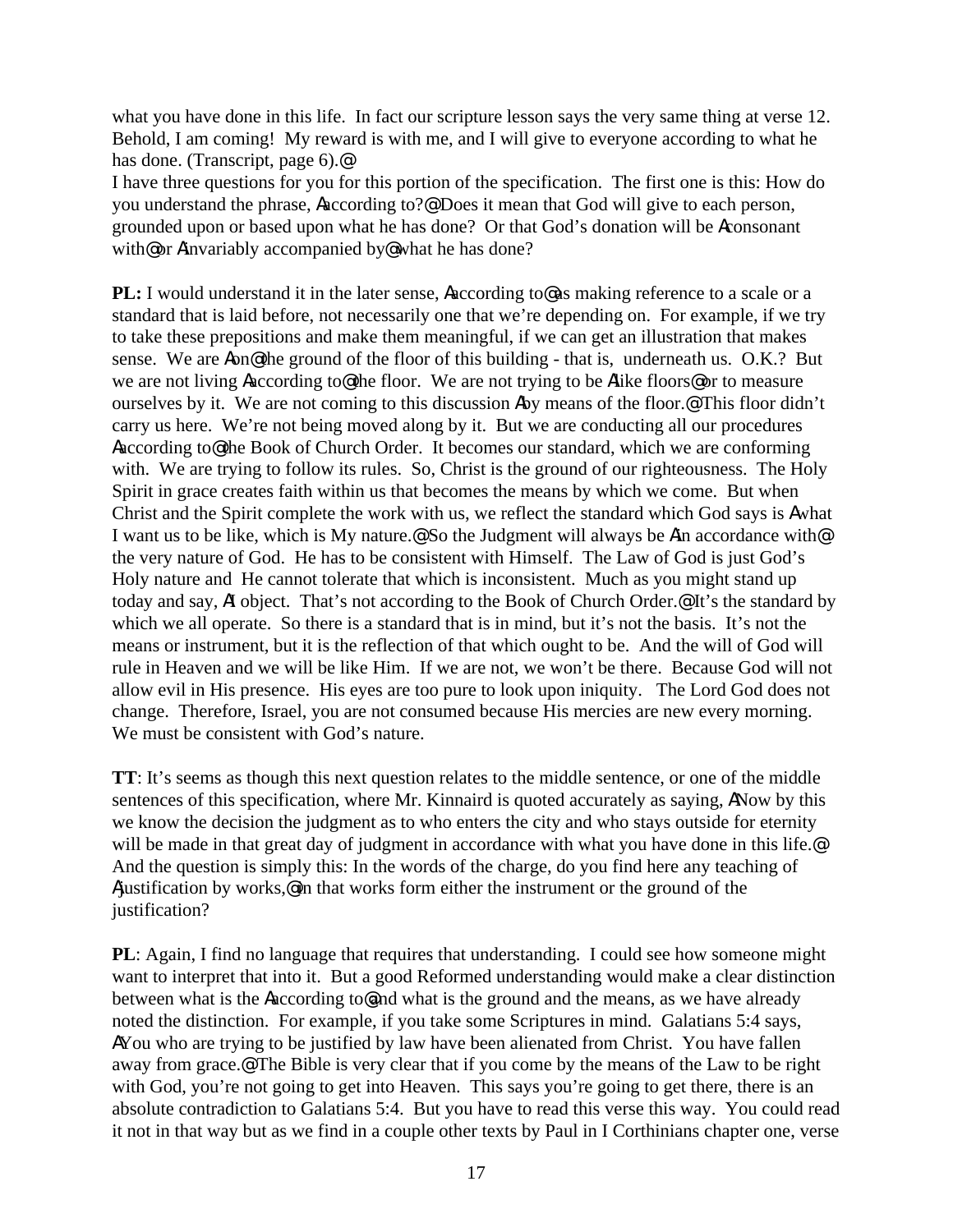30, that says that you are in Christ Jesus, who has become for us wisdom from God - that is, our righteousness, our holiness, and redemption. He is Prophet, Priest and King. He comes in His fullness. And we will be consistent with His nature if we are in His presence. God will see to it through the gift of the Holy Spirit sent by Christ that we'll ultimately be glorified.

Similarly you read Paul in Romans chapter six and verse 22, but it says now that you have been set free from sin and have become slaves to God, the benefit you reap leads to holiness and the result - this is a striking phrase - the result of holiness, having been redeemed, is eternal life. In other words, because we're being conformed to the image of Christ, we will be able to be in His presence. We are forgiven. The Holy Spirit has worked that faith in us. He is now working that change in us. He'll complete it in glorification and will we be Aaccording to@ the likeness of God. So that holiness leads us into the very presence of God. So that if we see a full Reformed hermeneutic of soteriology, that it's not just a justification paradigm. If it's rather justification and sanctification, if it's the full Covenant of Grace, then, yes, we will be judged Aaccording to  $\Phi$ God's law, rewarded according to God's law because we have been made according to God's nature. We'll be like Him. He's our firstborn brother. ...

[End of Tape three, side 2] [Start of Tape four, side 1 - starting in mid-sentence]

 ... his role also as Prophet. It would be to separate the all redeeming grace of God. So I think, in a Reformed setting, we look at this and see it, no, this is just not justification as salvation. Justification is one of the incredible, unbelievable benefits of God's redeeming work. But the Holy Spirit is inseparably connected with that and He will call us to be like the Lord. So, no, our works are not the ground. Our works are not the means. But they are Aaccording to the standard that we will be like because we will be conformed to the image of Christ. And so that is Biblical language, as you've already noted, that's quoting Revelation 22:12. It says we will be judged according to what we've done in this life, which is according to God's nature, which is according to His will. That's Biblical and I think it's very Reformed, as well.

**TT**: So finally, on this specification, would you agree that what is taught here - that is, in Mr. Kinnaird's sermon - is justification according to works, as works are the fruit of faith, on the basis of Romans 2:6-8 and 13 and Revelation 22:12?

**PL**: Well, I could put it this way, a judgment of charity, a Christian judgment, would take a man in the entirety of his teaching and say, ADo you believe in justification by faith alone?@ AOh, yes.@ ABut how can you say this?@ Well, obviously, unless he's willing to think contradictions simultaneously, you would have to say that he's intending it as the fruit of faith. Unless he is able to hold contradictory theologies at the same time. And my experience with Mr. Kinnaird in the past is that if there's anything he is, is very logical. He is a very precise thinker and that he does not hold contradictory notions. And so I think that if he is able to hold justification by faith alone through Christ alone by grace alone and say this, the only way he can say that and be consistent is to say it within the boundaries of Reformed theology, which is to say it is Aaccording to@ the nature of God, which is the work of the Spirit, which is utterly consistent with Christ as Prophet, Priest, and King and justification by faith alone.

**TT:** Thank you.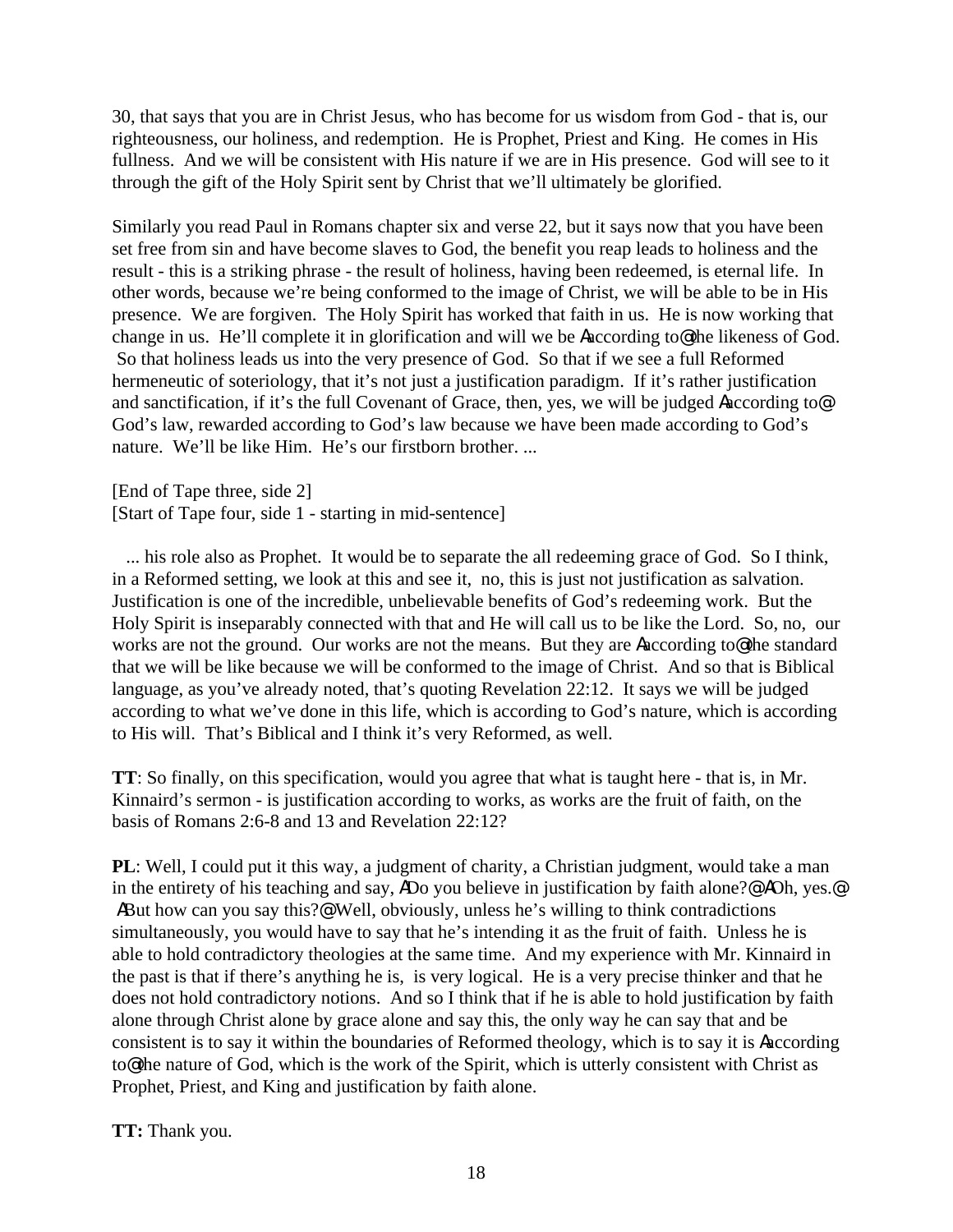**Wilkening**: Mr. Moderator? **Winward:** Mr. Wilkening **Wilkening**: I believe I have found the section in the Book of Discipline that addresses the question we had earlier and which we couldn't resolve... **Winward:** Yes? **Wilkening**: If you turn in the 2000 edition on page 115, near the bottom of that page, it reads, AWitnesses summons at the request of the accused shall first be examined by the accused. If the trial judicatory cross-examines, the accuse shall be given an opportunity to re-direct examination.@

Now much of the ... as you've read through the Book of Disciple regarding judicial matters it seems to me and, maybe this is just my opinion, but it seems to me, that much of the language of the Book of Discipline is directed toward, or is informed by, the trial judicatory being, if you want to say, bringing the charge. It does clearly talk there about the accused first questioning a witness and then someone else, at least, someone else questioning the witness. It talks about first and second. Obviously it needs ... obviously it would be the prosecution that would be the accusers who would be the ones that would direct questions to the witnesses. Would it not?

**Winward**: Mr. Wilkening, while I'm sympathetic with what you are saying, my fear is that if we got into this kind of questioning, it would go back and forth for a long, long time. And I would direct your attention to that last sentence, Aif the trial judicatory cross-examines.<sup>@</sup> I understand you're saying, I understand what you're saying, but in this case, we are the trial judicatory. We have not elected to cross-examine.

**Wilkening**: I understand that. You do not agree with me that the accusers in any case, in any form, under the form of government or Book of Discipline, have the opportunity to question a witness?

**Winward:** What the Moderator would freely admit is that the Book of Discipline is not as clear as perhaps we would like it and I would still hold, by my fear, that if we entered into that process, then there would be back and forth questioning that would go on far longer than we would want.

**Wilkening**: I sympathize with that and, if it would allay the concerns of the court, that would not be the case. I would appreciate the ability at least if we could at least direct a couple questions to the witness. It would not be ... it is not our intention to make this a long drawn out process. And it is certainly, as you've said yourself, the book is not fully illuminating as to every aspect of the matter. I think it is fully within our ability to request this.

(Pause)

**Watson:** I motion for a recess.

**Winward:** There has been a motion for a recess. Is there a second? All in favor of a recess, say >aye.' We'll be recessed for a couple of moments to consider that. **Wilkening:** Mr. Moderator? Could that be five or ten minutes so we ....? **Winward:** At least.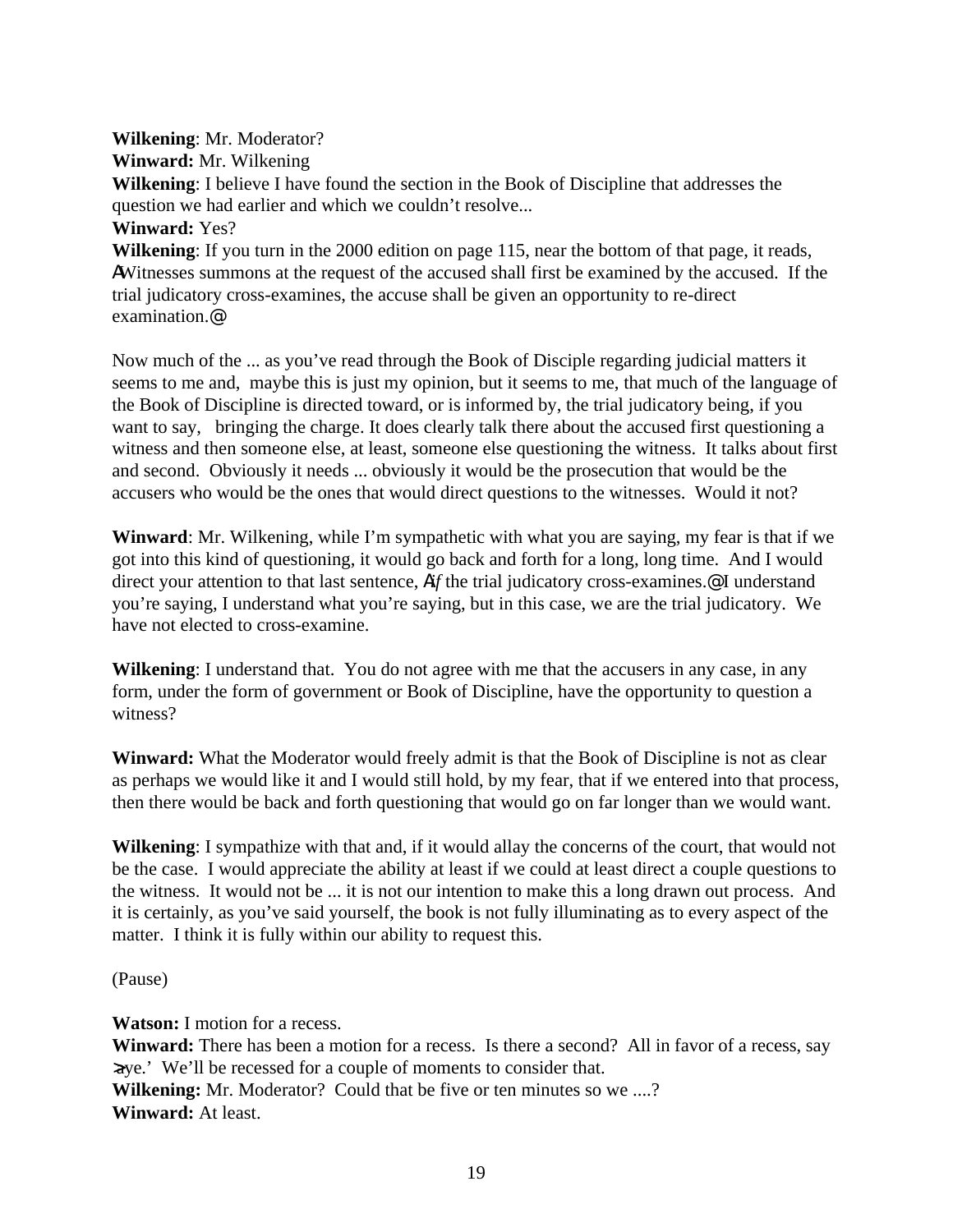**TT:** Mr. Moderator? **Winward:** Mr. Tyson? **TT:** Before we recess, would it be helpful if the defense has no objection to the accusers directing questions within some limits. **Wilkening**: It's not going to be just open ended. **Winward**: O.K.

\*\*\*\*\*\*\*\*\*\*\*\*\*\*\*\*\*\*\*\*\*\*\*\*\*\*\*\*\*\*\*\*\*\*\*\*\*\*\*\*\*\*\*\*\*\*\*\*\*\*\*

**Winward:** This judicatory has been persuaded by the argument presented by Mr. Wilkening and we will allow cross-examination of Dr. Lillback according to the following terms. We will allow one person from the side of the accusers to question Mr. Lillback for up to ten minutes. Beginning with specification number one, if you want to direct questions there. And up to ten minutes for specification two. And if there is re-direct, or re-cross, we will allow a brief time for that. And that would be the end of it.

**Wilkening:** We are going to have to beg your indulgence here. Just in that, the person who would be doing so is Rev. Kuchke and apparently he's still in the line somewhere. So it puts us in a little of a hard position here. He is the one that will be directing those questions. **Winward:** O.K.

**Wilkening**: So...due to the break here. He should be back any minute. **Winward:** All right. Then we'll continue our break until Mr. Kuschke ...

\*\*\*\*\*\*\*\*\*\*\*\*\*\*\*\* (break in recording) \*\*\*\*\*\*\*\*\*\*\*\*\*\*\*\*\*\*

[The tape begins again with Mr. Wilkening reading his presentation for the third specification. See the link for his paper. Mr. Kuschke's cross-examination takes place at the end of Dr. Lillback's testimony.]

## **Winward:** Mr. Tyson?

### (Pause)

**TT:** When we come to the third specification, Mr. Moderator, and members of the panel, we do enter a slightly different type of evidentiary material. The sermon was the sermon. He preached it. He preached it in church. People could hear it and there already has been testimony of as to how it was perceived to have been taken by at least some in the congregation. The doctrinal or the theological paper that he presented to the session, was just that, an attempt to elucidate his views and to alleviate fears that they were views that were unacceptable. And so that's the whole purpose and so in entirely appropriate to lean on those passages from the sermon and those passages from the theological statements that appear in the minds of the accusers to ground the charge. And we are not entering any objection to the type of material here because we've already stimulated that these postings are, indeed, Mr. Kinnaird's postings. The only thing I would personally point out, the reason why I don't participate in these chat rooms, or whatever they are, there are other words for them, is just because of that. Here you are ... it's like talking to your wife in your bedroom. You don't get charged for those things that you say. Now this is a little bit less personal and intimate that that. Nevertheless, it is kind of like believers trying to find out things. They are talking together and there is give and take. There's questions. I'm not at all sure that people who participate in those chat rooms realize that - watch out!- what you say is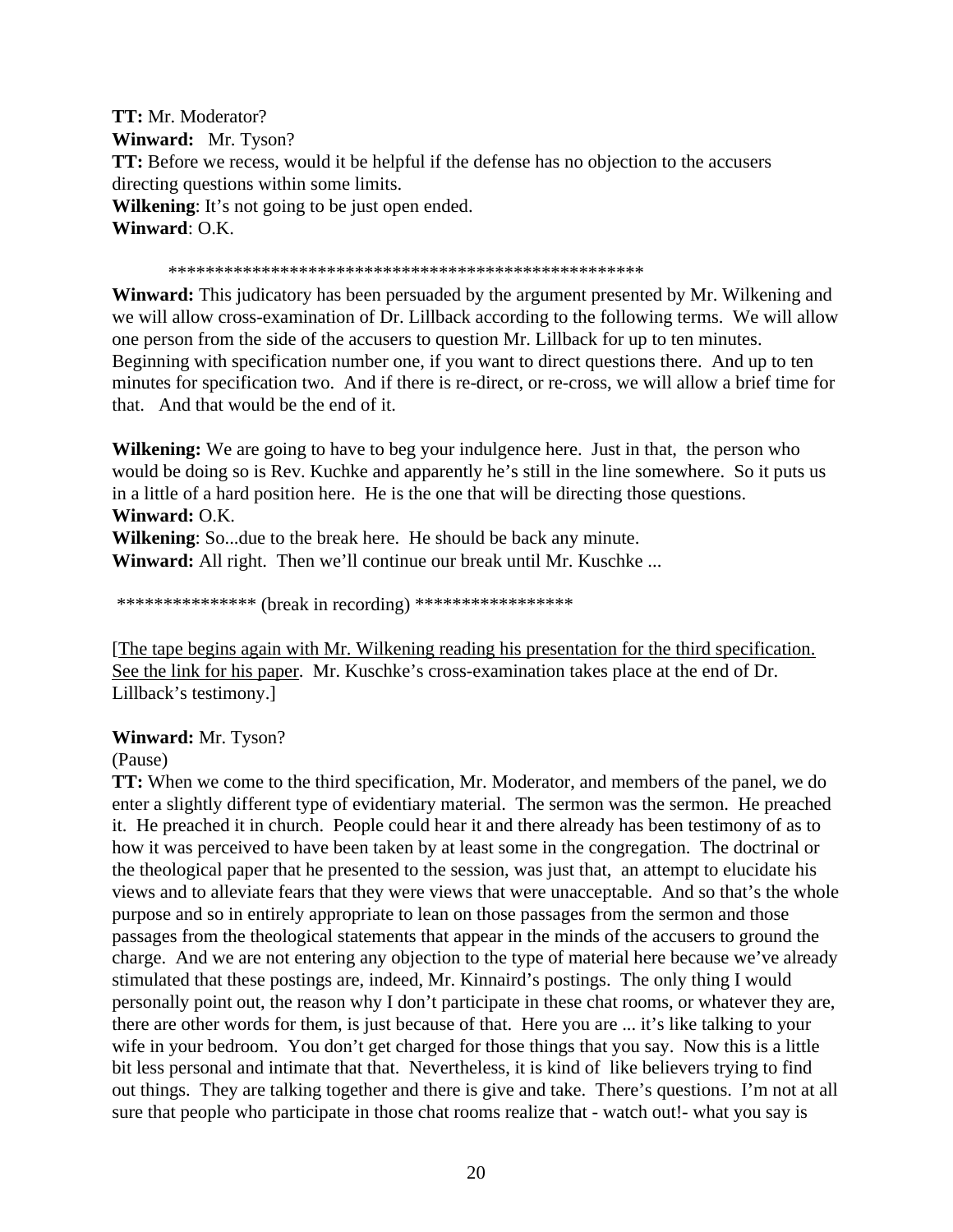going down, somebody's taking it down, and it's a final statement of what you had to say about that. At least, at that point and so I would ask the court to just keep that in mind when you review these statements. They are in the context of a full posting and that posting is in the context of responding to other postings.... not always, sometimes there are the initial posting...but please keep that in mind. We beg of you.

So the third specification has as its source this posting that is declared to be on 3:01 pm on January the  $6<sup>th</sup> 2002$ , actually the posting was on 4:01, not 3:01, Mr. Kinnaird tells me, but that's not significant or heavily significant.

Here it is again, the first one:

AThese good works are a required condition if we would stand in the Day of Judgement and they are supplied by God to all His people.@

Three questions to you about that two line statement, Dr. Lillback. First, are we confronted here with a teaching of justification by works in that works form either the instrument or ground of the justification?

**PL:** Well, to repeat what has been a common statement, it is potentially possible to read it that way, especially if you come at it with a justification alone paradigm of salvation. If you come at it from a covenantal model of the multiple graces of God, all of which are free. Then I don't think it is required to read it that way. We can certainly talk about Arequired condition@ as an aspect of salvation. In fact, maybe the best way we can do that is to ground it in the Confession and Catechisms again. I'm struck by the language of Question 85, it says, AWhat doth God require of us?@ That's a confessional word, being required to do something is Biblical. You'll recognize that that question goes on to say that we may escape his wrath and curse due to us for sin. So what's required to be delivered from sin? Page 875, Shorter Catechism Question 85. The answer catechetically to escape the wrath and curse of God due to us for sin, AGod requireth of us faith in Jesus Christ,@ but it doesn't stop there. It says, Arepentance unto life.@ Doesn't stop there. It says, Awith the diligent use of all the outward means whereby Christ communicateth to us the benefits of redemption.@

And so, if salvation is in view - now this is not justification - remember we are in a Reformed system of theology that is not justification-centered, it's salvation covenantally-centered and it's telling us what all God requires of us to be saved from His wrath and curse for sin. And it goes on to tell us in Question 86, what is faith in Jesus Christ. AFaith in Jesus Christ is a saving grace whereby we receive and rest on him alone for salvation as he's offered to us in the gospel.<sup>@</sup> We've had an occasion to talk about that. We are required to rest on Christ as Prophet, Priest and King. One who tells us God's will, who saves us from our sin, and then subdues our sin and changes us.

But we are also told in Question 85 that we are required to escape God's wrath, curse due upon us for sin, by repentance unto life. And that's defined as **Arepentance** unto life is a saving grace. It is a necessary part of salvation. AWhereby a sinner out of the true sense of his sin, and apprehension of the mercy of God in Christ, doth, with grief and hatred of his sin, turn from it unto God, with full purpose of, and endeavor after, new obedience.@ The commitment to new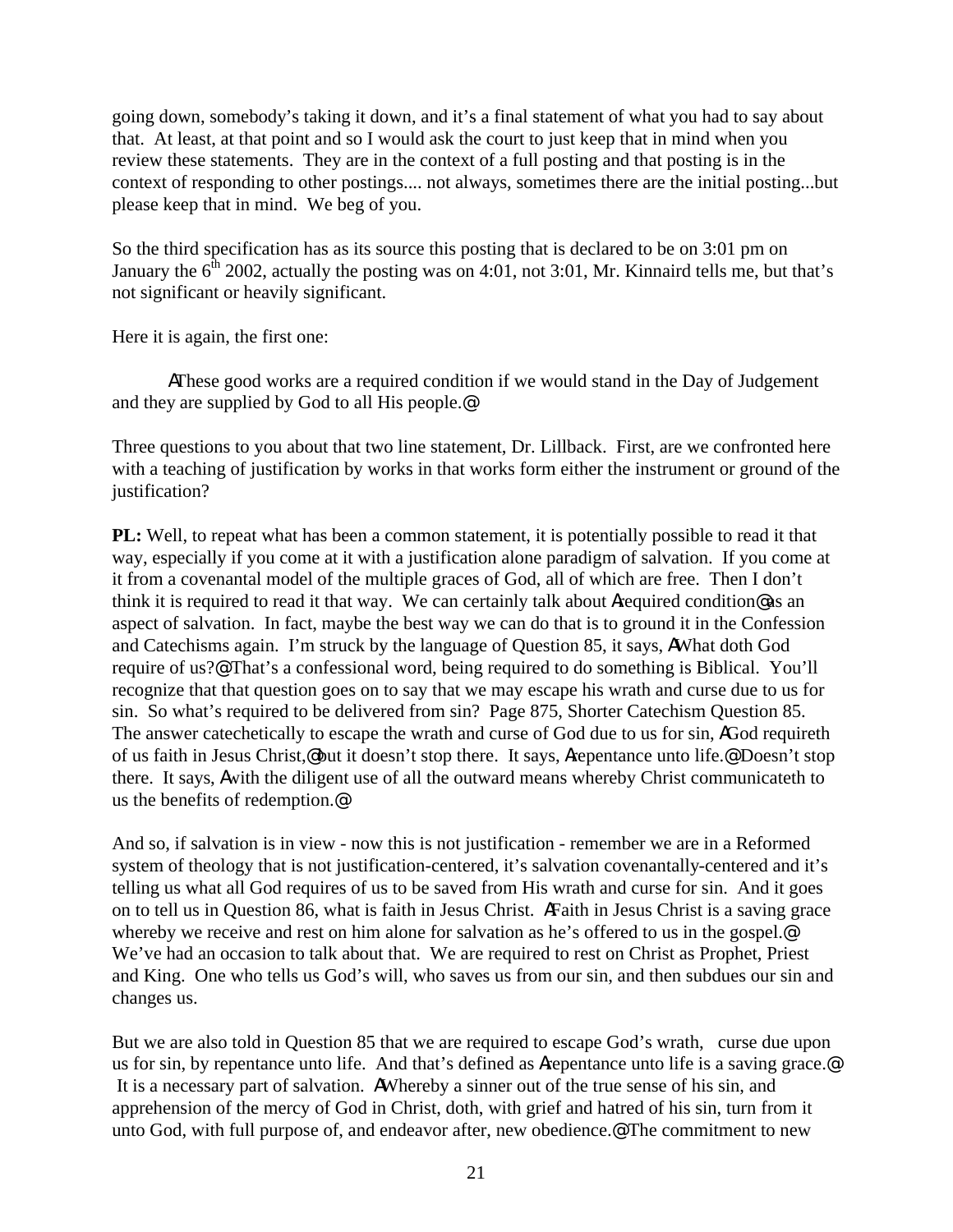obedience is a part of what God requires of us to be delivered or saved from sin. Now notice that our catechism is not afraid to talk about salvation in a broader way than justification, because I reiterate, this is a *Reformed* catechism. It emphasizes that justification is one of many graces that God gives to His people.

Notice further Question 88, AWhat are the outward and ordinary means whereby Christ communicateth to us the benefits of redemption?@ O.K. That's salvation. What are these outward means that God gives to us whereby Christ becomes our Redeemer? Well, Question 88 answers, AThe outward and ordinary means whereby Christ communicateth to us the benefits of redemption are his ordinances, especially the word, sacraments, and prayer. Now notice this phrase, this is remarkable, Aall which are made effectual to the elect for salvation.@ God is using our prayer, our involvement in the sacraments, our involvement in the Word, our saving faith in Christ, all of that to bring us into salvation.

Now I think we would have a real problem if someone said you had to have a sacrament to be justified. That's an error. But our Confession has no problem saying the sacraments are normally a part of how you are being saved because salvation is broader than justification. It encompasses it. And this is a good illustration of what I was trying to argue earlier where there is a evangelical reductionism to justification as being salvation. Maybe I could put it this way. In an opening speech we were told that we must be very careful that we do not hold anything that is inconsistent with the Covenant of Grace. Well, I can only say a hearty, AAmen,@ to that at this point. I've tried to argue that what we must not do is not only be consistent with the Covenant of Grace but we must not truncate the Covenant of Grace by reducing it to one redemptive benefit. I think we could see an error by only talking about sanctification to the exclusion of justification - that's an error. To talk about justification to the exclusion of sanctification - that's an error. To talk about those two benefits and not bring in repentance, our Confession says, that's an error. In Reformed theology we see the breadth of God's grace and thereby we embrace the great Lutheran insight of the *sola fide*, but we recognize that it is a statement that it is capable of being both true and false.

In a very remarkable statement, that I don't have immediately in front of me now, but I would call your attention to it. In the last commentary that Calvin wrote before he died was on the prophet Ezekiel and there is a passage therein where he says the statement that we are justified by faith alone is true or false, depending on how you interpret it. Isn't that interesting? He says if you take it adverbially, that is alone with reference to justification, then its true because that's arguing that faith is the only instrument of justification. If you take, however, alone adjectivally, that alone with reference to faith, then it's false. That's saying only faith - faith all by itself with nothing else around it - that does not justify. And Calvin was arguing in those words a very powerful point that justification is covenantally-centered. That we cannot look at only one part of the Covenant of Grace but its breadth

Turretin is certainly viewed by Reformed theologians, Presbyterians, especially Orthodox Presbyterians as one of the fathers of orthodoxy. And he has a remarkable illustration in his Elentic Theology where he is dealing with the issue of faith and works. He uses a wonderful illustration that I think is good for preachers. We all ought to learn this. He said faith and obedience are like the eye in the body. The eye alone sees. Nothing else. But the moment you take the eye away from the body, the eye dies and it sees nothing. Faith alone sees. But the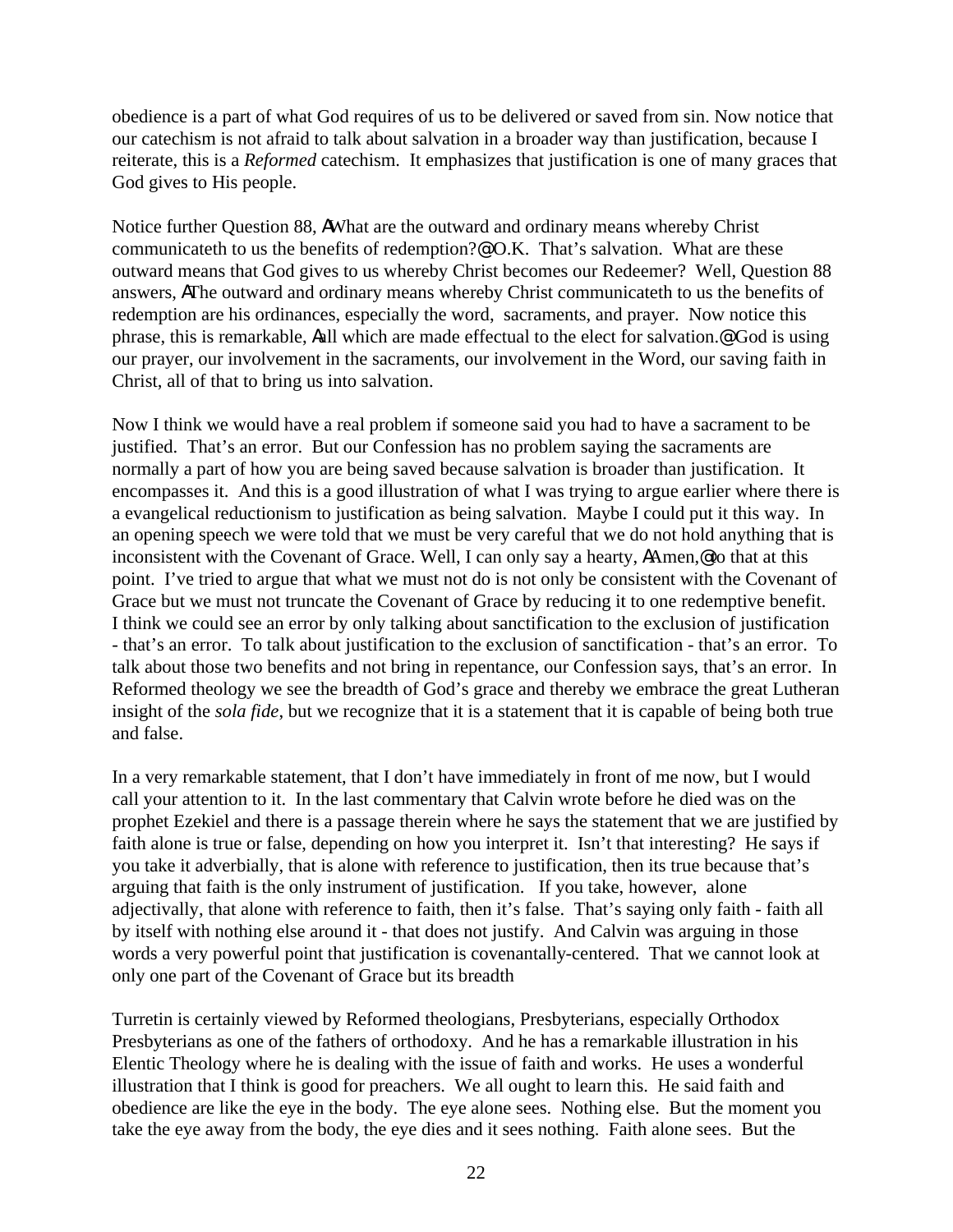moment that faith is separated from the living body of redemption, it becomes a dead faith and does not justify. And thereby we see the wonderful illustration of Turretin saying the unique instrumentality of faith is like the eye, that alone sees. But the fullness of the Covenant of Grace, with its call to holiness, its repentance, its use of the means of grace, that's like the body in which the eye occupies. Now I don't think any of us would call Turretin a heretic. He is the father of Reformed orthodoxy and he was trying to make the point that faith alone is true or false, depending upon how you interpret it. So I would say that the language of requirement, the language of obedience being required in a Reformed and Catechetical statement, is certainly well within our system.

And let me ground it, finally, just in church history. The first treatise that was ever written on covenant theology was called Of the One and Eternal Testament or Covenant of God, written in 1534 by Henrick Bullinger. Seventeen years after the Ninety-five Theses of Luther. He developed that in the context of Genesis, Chapter 17. In fact, he said that that chapter is the target of all of the Bible. Not all would argue that, but that was his view. He said that salvation has two requirements, two conditions. One is faith and the other one is walking before God and being holy. The two benefits of the Covenant of Grace found in Jeremiah 31. Abram is said by God, AWalk before me and be holy.@ Abram believed God and it was counted to him for righteousness. They both are true.

So what I think we need to see here is that Reformed Theology ever after has wrestled with how many conditions are there to the Covenant of Grace. You'll find some reformed orthodox theologians saying there are no conditions because conditionality means that you have to do something and God does it all. You'll have some saying that there is only one, like our Larger Catechism does. It says faith is the only condition, but then it goes on and says that God requires other things. It doesn't use the word condition but it says they are requirements, which is a kind of subtle way of saying there are other aspects of conditionality. And you find many reformed theologians like Bullinger and yes, like John Calvin, who said that there are two conditions to the Covenant of Grace. It's faith and obedience. Recognizing, as we have already noted, that obedience is always a subordinate righteousness because law has been conquered by grace and empowered by grace, all through the saving work of Christ as Prophet, Priest and King.

**TT**: Is that something like the hymn ....

[End of Tape four, side 1] [Start of Tape four, side 2]

**TT:** If I were to ask this question, would you say, I just finished answering it or would you like to say it again perhaps in other words? What then do you understand the author to mean by saying that Athese good works are a required condition@ that is, Aif we would stand in the Day of Judgment?@

**PL:** I think I would just say simply this, by required you could understand merit, you could understand self-effort; by condition, you could understand, having to fulfill something, to meet someone's expectations. But if we've looked properly at the whole notion of God's redemptive grace and requirements, as we've noted in the catechism, these are things that God is, in fact, doing for us and in us. Augustine long ago had a remarkable statement. He said, God requires of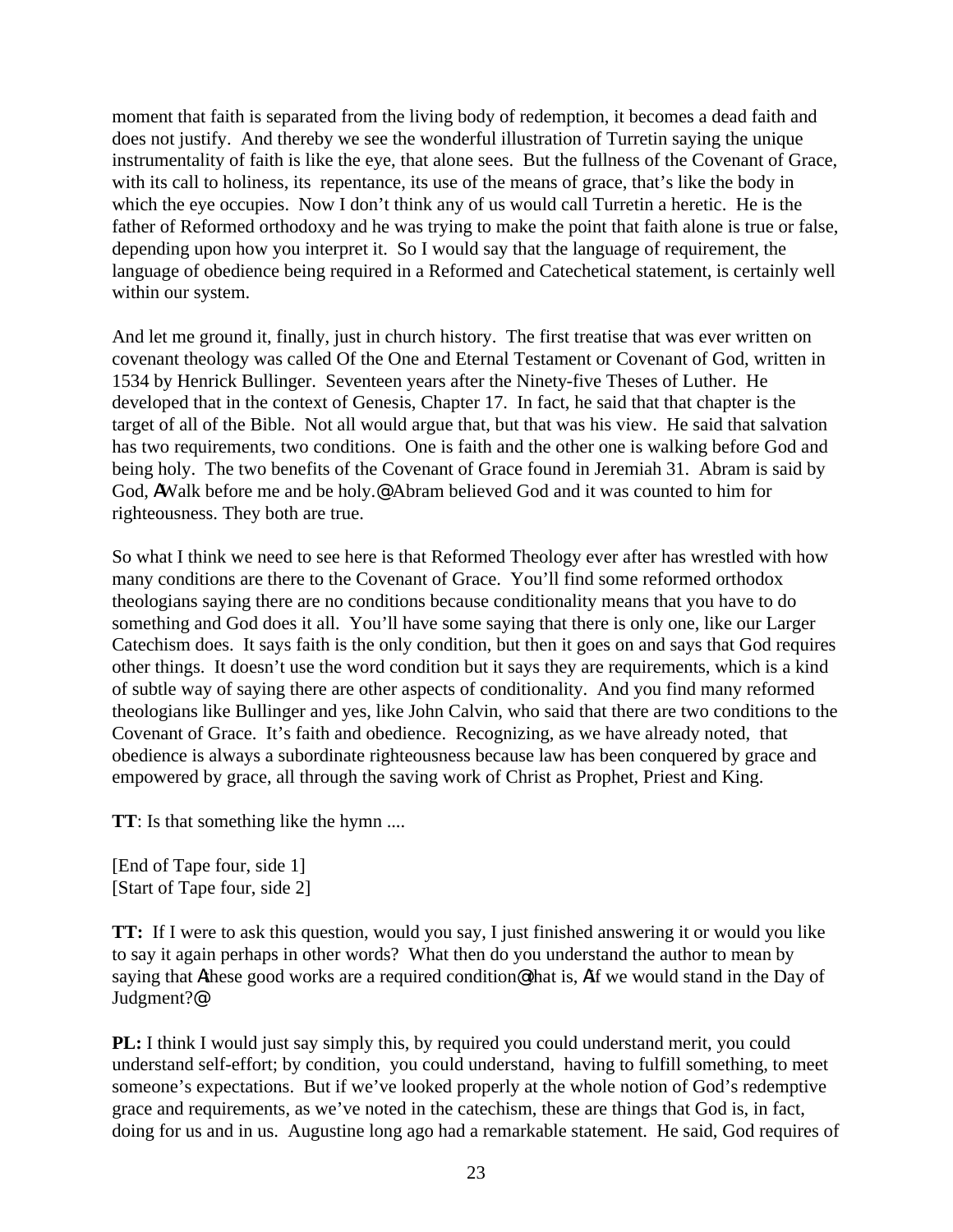us to be His people. He requires of us faith. He requires of us to walk with God. And then He crowns His own gifts. He gives us those and then he rewards us for doing it with the very thing that we are called to do.

So we've received grace upon grace, is what John the Evangelist says in the New Testament. They are required conditions. Faith is a required condition but faith is a gift of God. We are required to use the means of grace, to use prayer, to have new obedience, to have repentance according to our own catechism - but there is no merit in any of that. That is - all of that is a gift of God's grace. So we can understand in the Reformed system required conditions as God giving us what we are required. Like Augustine's prayer, ALord, Give what thou desirest and command what thou wills.@

**TT**: If the good works are supplied by God to all His people, as the author avers, should he be understood as teaching that they are meritorious?

**PL:** Again, I would say, in the judgment of Christian charity, that does not seem to me to be fair. That would be a position of arguing that you cannot interpret those statements within light of the Reformed history, the Reformed Confession, the Westminster Shorter Catechism, the Westminster Confession of Faith, the historic understanding of our church. And it would be, I fear, a movement in the direction of trying to reduce our covenantal theology to a justification alone paradigm, which I think is incomplete.

**TT:** The second portion of the selected sentences from the internet are these,

AEvery description of the Judgement events speaks of these good works. Without them, no one will see God. Our God is not unjust. His judgments are always righteous and in accordance with the facts of the case. On the past two Lord's Days I shared over 25 texts and passages of Scripture with my Sunday School class on just these two concepts. They were about evenly divided between the concept that our God's judgments are always righteous and in accord with the facts of the case and the concept that the final judgment will be in accord with what we have done in this life.<sup>@</sup>

Again, fearful that we might be accused of providing an echo: Are we confronted here with the teaching of justification by works, in that works form either the instrument or ground of the justification?

**PL:** I don't believe so because I've already noted that the distinction between Aaccording to,  $\Phi$ Aby,@and Aon@ are different nuances of great import. We recognize that works are something that we are to fulfill according to the very nature of God. Maybe another way to get at this question, to understand it, might be to use a concept that I appreciate that I found from Calvin. And if you were to look at two texts of Scripture, you don't have to turn to them, but in Psalms 19:7 we find this remarkable statement, AThe law of the Lord is perfect reviving the soul. The statutes of the Lord are trustworthy, making wise the simple.<sup>@</sup> Here we see the law actually redemptive in character, regenerating. And yet you come to the New Testament and you'll find a Pauline passage such as II Corthinians chapter three that says the law slays us. That it is a ministry of darkness. And Calvin, in one of his marvelous passages says, how do we bring the Bible together - where David says the law is perfect, gives life to the soul, and then we come to other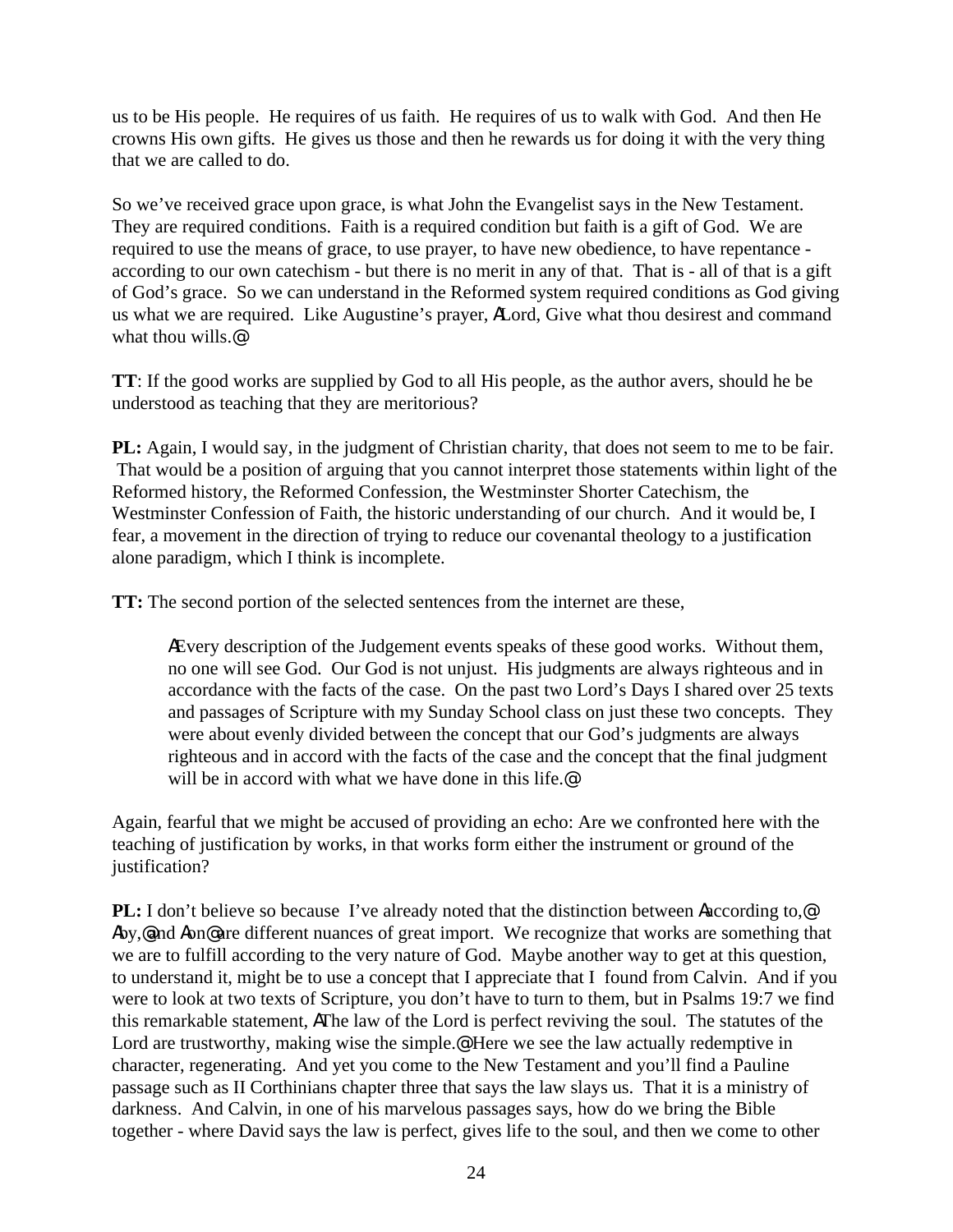passages where it seems to say the law is that which kills us? And he makes a fascinating distinction, he says we must recognize that the law can be understood in its broad sense, or in its narrow sense. In its narrow sense, Calvin says, it's the law that is brought to us as the absolute demander of perfect obedience. What law would mean for Luther - the Law/Gospel distinction. The law in its narrow sense is the law that demands everything and gives nothing and if you don't meet it, you're dead - spiritually lost. Calvin says, however, the law in the broad sense, includes Christ, because the law reflects his nature, reflects his longing, reflects his redeeming work, reflects his sacrifices, reflects his sovereign purpose to have a people that will be holy unto Himself. And he says, in the law in its broad sense we can delight with David and say, AThe law of the Lord is perfect reviving the soul.@ Because that's the law that's written on our heart in our salvation. It's given to us. But the pharisaical sense, the law is a demand that we must keep, it can only kills us and it is destructive.

So the question that we would want to ask of Mr. Kinnaird at this point as he reads these texts, is he telling us that the law in its narrow sense is what we must have before God if we'll be right? If he is, then he's saying that which no man can keep. And I would say that is a heresy. If he's saying, with Calvin, that the law in the broad sense is that the Holy Spirit has been given by Christ, changing our nature, writing the very will of God upon our heart and beginning to conform us to it, in the new obedience that's required of us in the covenant life, then we can say, AAmen.<sup>@</sup> That's what Christ wants us to be.

**TT**: In Matthew 16:27 Jesus declares, AFor the Son of Man is going to come with his angels in the glory of His Father and then he will repay each person according to what he has done.@ Is this statement, AThe final judgment will be in accord with what we have done in this life,@ itself in accord with Jesus's words?

**PL:** I think it is. I think we hear ... see the language that we are ultimately going to be conformed to His image. It's what John seems to say, Awhen we see Him, we will be like him, for we will see Him as He is.@ It is a renewing certainty that when we see Christ, he will change us into His glory. We will be conformed to His image. That is not works righteousness. That is glorification in its fulness. And so in that sense, maybe it would be useful, for me just to point out this process of change? I'd like to go back to the Confession for a moment. If we'd turn in the hymnal to page 855, I think it is. I'm looking at Westminster Confession of Faith, 11:5. You'll recognize that that's the chapter on justification. I don't think we've appealed particularly to this passage. Page 855, Chapter eleven, paragraph 5, it says:

God doth continue to forgive the sins of those that are justified;

So while justification is an act, the benefits of justification is a process. We continue to be forgiven even though we're declared righteous. Once and for all we've had the imputation of Christ's righteousness, but we continue to need that regularly. I think it would be very impossible for any of us to say we've not sinned today in this trial, in our attitudes, in our thoughts, if not with our words and deeds. And we need to say, Lord forgive me. My attitude is wrong here. I've had the wrong approach to things. So while justification is an *act* - an imputation is complete - the experience and benefit of it is a process. He continues to forgive the sins of those that are justified

A.. and, although they can never fall from the state of justification ..@.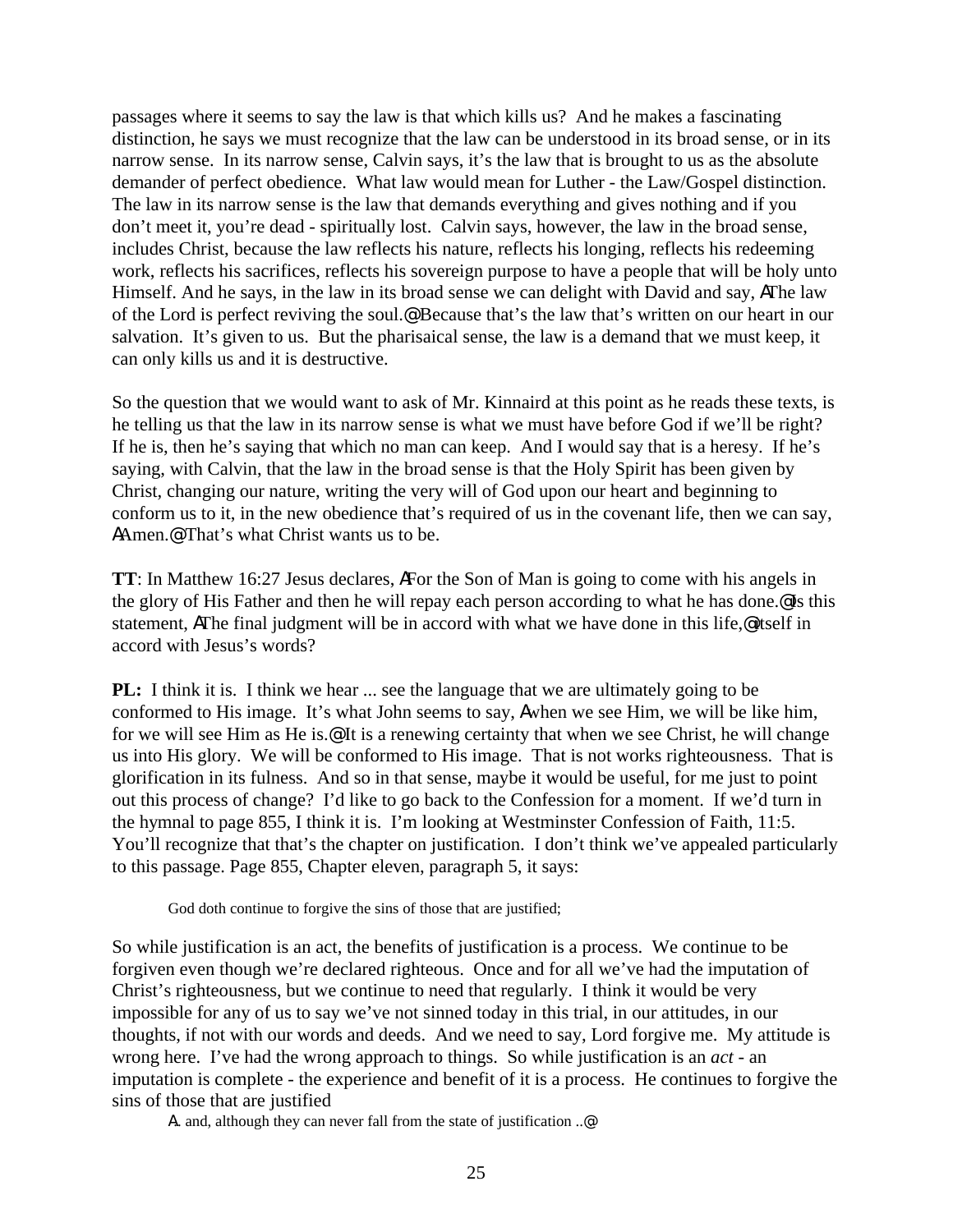Because it's an *act*. We are in a state that is immutable in character. Yet because there is a continuing benefit, A... they may ...@ - That is us. - A... by our sins fall under God's *Fatherly* displeasure.@ When you were justified, a criminal Judge, an angry God, declared us righteous. He adopted us and brought us to family court and said, ANow in My family, you need to learn to live by My law, by my household rules.@ And in this Fatherly displeasure, it says that as we have fallen under by our sin, we may

Anot have the light of his countenance restored unto them,<sup>@</sup>

That is we may lose the smile of the Father's favor. Until we humble ourselves, confess our sins, Abeg pardon,@ and notice this, Aand renew their faith and repentance.@

I would like to argue that the debate that is happening here is that those who are bringing the charges are insisting that all of our theology just be done in the first paragraph of chapter eleven. And I think Mr. Kinnaird, and I speaking with him, are saying that our theology must affirm with an hallelujah chorus - paragraph one, but go on to say, that with paragraph two, that we are being changed by the Holy Spirit in this justification process because it is inseparably connected with our sanctification. So much so that forgiveness is an on-going daily reality of a process that flows out of an accomplished act. So that I have to continue to come back to the Father in my own confessing, my own humbling, my own seeking His Fatherly favor, and even renewing my faith - which was once and for all accomplished in justification - that was a saving faith, yet I need to renew it. And my repentance that was accomplished is continuing forward. Now, therefore, I would argue that we need to look at justification both as an accomplished act and an on-going experience that we benefit from and learn of and grow in, until finally it's completed. So there is a real sense that the sanctification process and justification are intersecting far more closely than we typically define. And certainly in a way that would have been inconsistent with an absolute, forensic justification, one time act alone. There's the sense of the Fatherly favor of the child, learning to love the Father, being forgiven, being advanced knowing His benefits. Daily forgiveness is what we can call that.

**TT**: In II Corinthians 5:10 the apostle says, AFor we must all appear before the judgment seat of Christ, so that each one may receive what is due for what he has done in the body, whether good or evil.@ Is the statement, AThe final judgment will be in accord with what we have done in this life,@ a fair rephrasing of Paul's words?

**PL**: Again, I would think it's very close to the same intent. And perhaps I just want to ground our discussion again in the Confession so that we can see the breadth of our Confession's understanding. Take a look at page 859, chapter 19, a very lengthy paragraph 6, where it talks about the blessings of the law - the law in its continued good in the Christian's life. In this particular passage we are being reminded that we are going to stand before the judgment seat of Christ. We are going to be told what we've done is good or bad. There is a final judgment that is coming. How does that work out in our lives? Well, this chapter helps us understand some of that. It says,

AAlthough true believers be not under the law, as a covenant of works,<sup>@</sup> To use Calvin's language, we are not under the covenant in the narrow sense or the law in the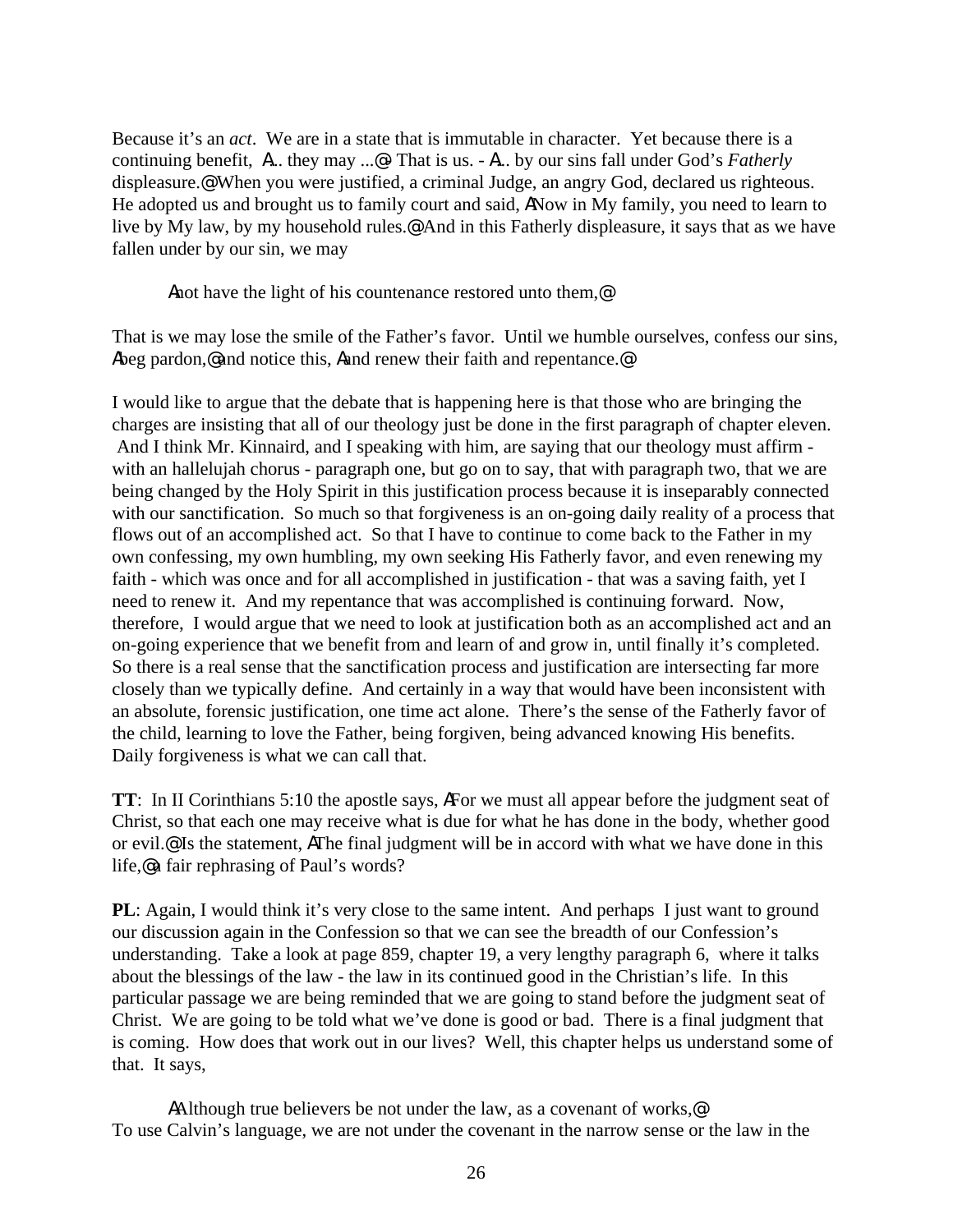narrow sense. ATo be thereby justified, or condemned ...@ That is before God as a holy God saved or lost? A Yet is it of great use to them, as well as to others ...@

So while we are no longer looking for justification in the law. We can't do that. It's lost. But Christ has met that need. But the law is still a part of the Christian life. And in this way,

AYet it is of great use to them; as well as to others; in that, as a rule of life informing them of the will of God, and their duty, it directs and binds them to walk accordingly;@

So the law becomes now the basis of our Christian life underneath our justification. It

Adiscovers also the sinful pollution of their nature, hearts, and lives; so that, examining themselves thereby, they may come to further conviction of, humiliation for, and hatred against sin,@

So the law continues to point out our sin as well as an obligation to live for God.

A... together with a clearer sight of the need they have of Christ, and the perfection of his obedience.@

The law calls us to be like Jesus. The law now is pointing us to Christ-likeness.

AIt is likewise of use to the regenerate, in restraining their corruptions,<sup>@</sup>

That continues to deal with our fallen nature.

Ain that it forbids sin: and the threatenings of it serve to show what even their sins deserve; and what afflictions, in this life, they may expect for them, although freed from the curse thereof threatened in the law.@

Now what I want you to hear, finally - and this is important - our Confession tells us that the promises of the law are still in force for the Christian. Now that's powerful. It's not that the law, like Luther says, the teeth of the law have been dashed out. That the height of Christian wisdom is to be ignorant of the law. Our Confession tells us, once we move beyond justification, in that sense of that forensic act received by faith alone, that we see the living power of the law and its promises, still at work in our lives.

AThe promises of the law, in like manner, show them God's approbation of obedience, and what blessings they may expect upon the performance thereof;

That there is a promise to those who seek God's law. We can expect that promise to be kept for us as we walk as a Christian.

AAlthough not as due to them by the law as a covenant of works.<sup>@</sup> No, it's not by merit. No, it's not our obliging God to do something to us that we deserve. No, it's a gift. But yet it is a real promise of grace.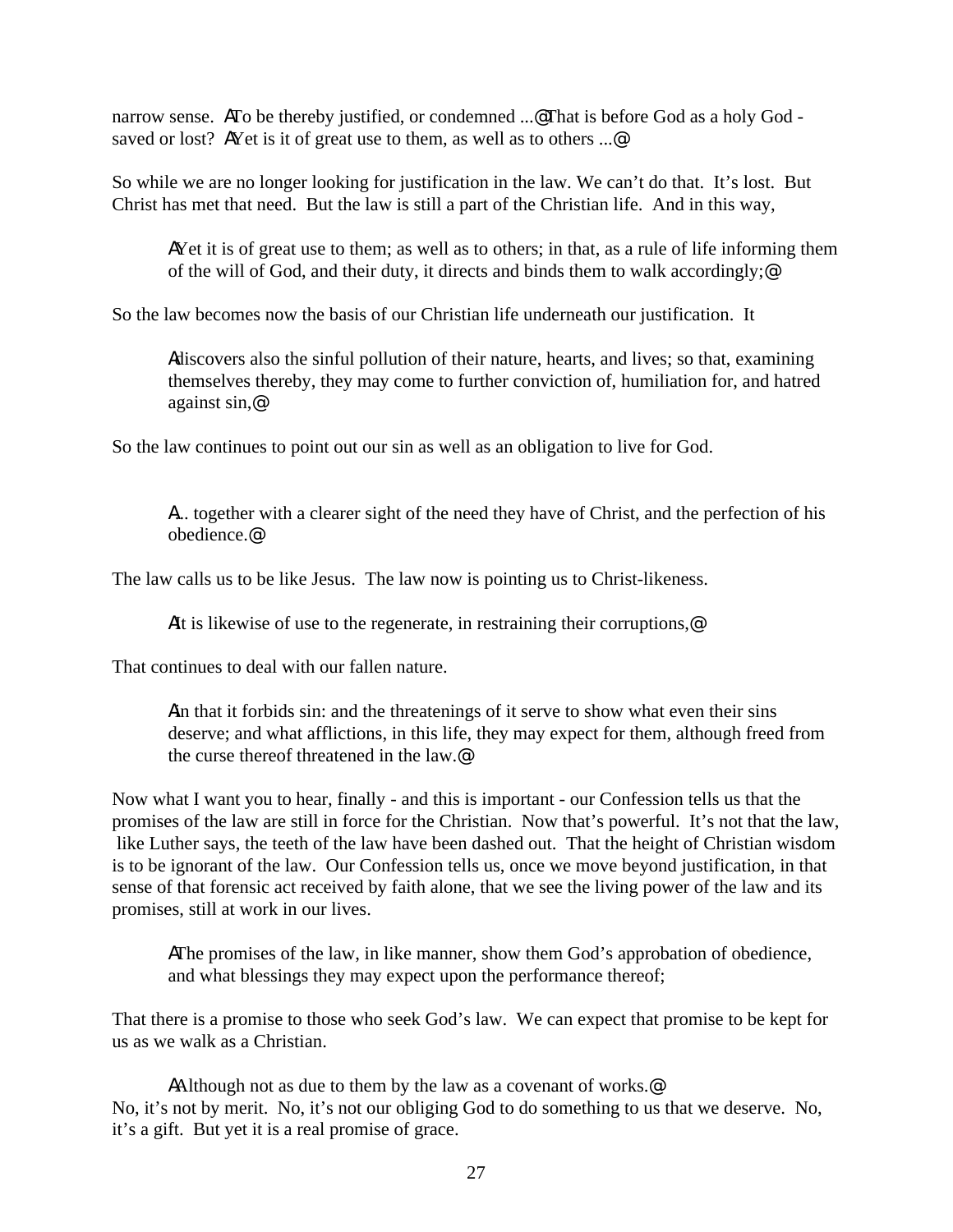ASo as, a man's doing good, and refraining from evil, because the law encourageth to the one, and deterreth from the other, is no evidence of his being under the law; and , not under grace.@

I thought I heard someone say that if you take the law seriously in the way you relate to the Lord, that you're under the law and not under grace. This says, no. You are under the promises of God and your pursuing the law to please Him and that doesn't show you're under the law, but shows the delight you have being under grace. Because in the Reformed system, it's not the Law/Gospel distinction, rather it's the Law in Grace system. Calvin will call it the Letter/Spirit distinction whereas once the Law destroyed us in its power to condemn. By the Holy Spirit, it now becomes a gracious gift that the Holy Spirit uses: having been forgiven, giving us a call to daily forgiveness, daily repentance, daily sanctification and yes, even expecting the promise of the law to be given in grace. As a covenant of works? No. No, as a gift of grace because the Father is saying, AWell done thou good and faithful servant - in My grace.<sup>@</sup>

**TT:** I think we only have about thirty seconds left. So if that's correct...

**Winward:** You have two more questions?

**TT:** Yes, two more questions and a summary question. Shall I do them? **Winward:** Yes.

**TT:** Try to, if you possibly can, answer them, just as succinctly as possible.

**PL**: All right.

**TT:** Which is not a criticism of what you have done so far ...

The selected languages, AWho are these people who thus benefit, who stand on the Day of Judgment? They are those who obey the law who will be declared righteous.@

Two questions. First, does this say anything more than that those who are included in the class of people who stand in the Day of Judgment are also included in the class of people who obey the law?

**PL:** I would say that's what it's saying.

**TT:** Secondly, is there any teaching here that those who stand on the Day of Judgment stand there on the basis of, and because they have obeyed the law?

**PL**: As a broken record, I could say: you could read it that way. If you read it in a non-Reformed and non-covenantal manner. But I would say if we read this in the context of someone who upholds the Westminster Confession, who affirms justification by faith alone, and who affirms the Westminster Confession of Faith and the Reformed heritage, that would be uncharitable to read those ideas into that statement.

**TT:** Finally, a summary question.

PL: Sure

**TT:** When these specifications, all of them, are viewed through the eyes of men whose intellect and heart are informed by Holy Scripture and by the Reformed faith as set forth in the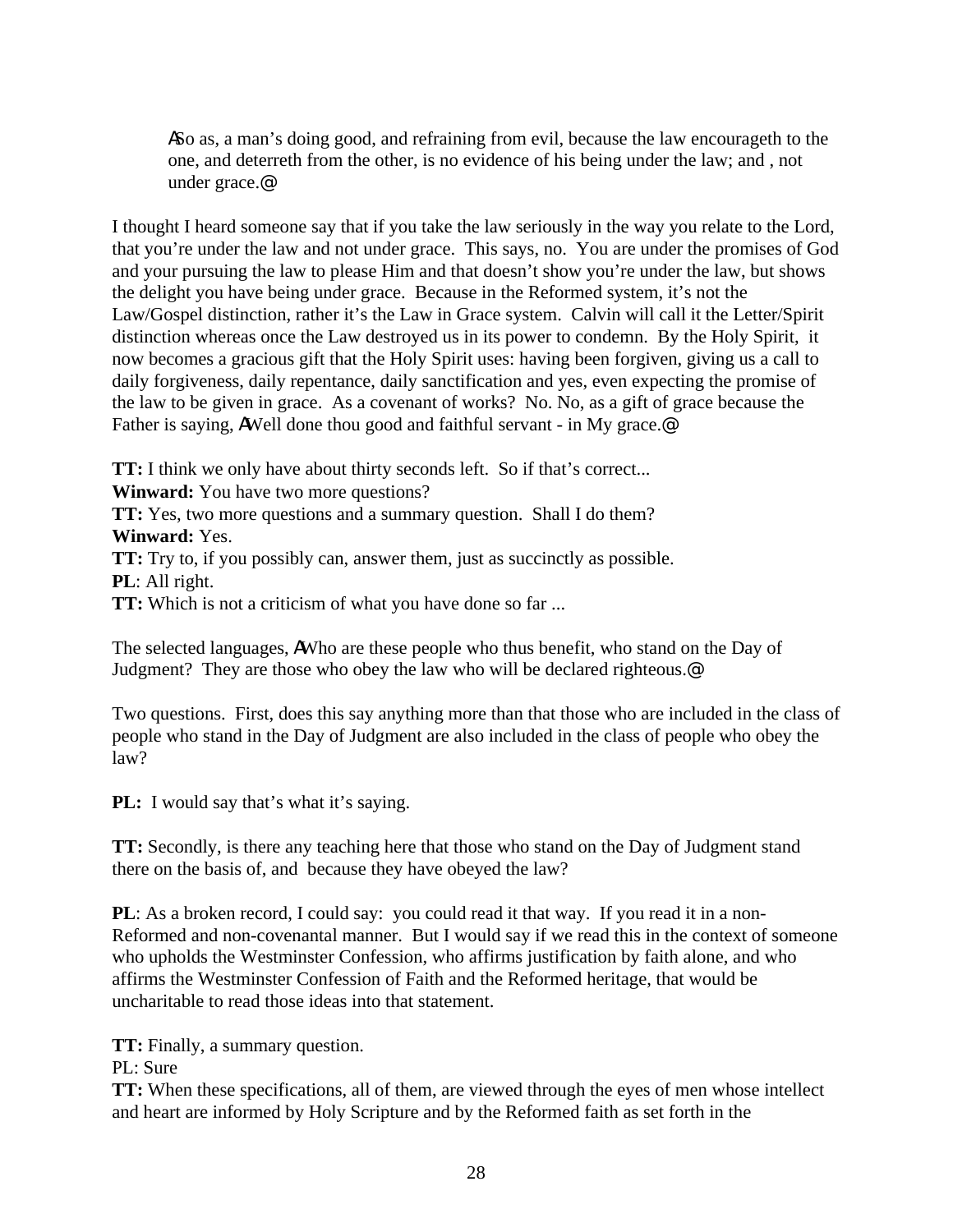Westminster Standards, in your opinion, do they support the charge? **PL:** No. **TT:** Thank you.

**John Kinnaird**: Mr. Moderator? **Winward:** Mr. Kinnaird. **JK:** [inaudible due to his standing away from the microphone] **Winward:** I think at this point we were going to move to cross-examination. **JK:** Mr. Wilkening raised something to my attention that I would like to apologize for. For thirty seconds. **Winward:** Very well.

**JK:** [Stepping up to the microphone.] Mr. Wilkening reported an email in which I apparently said that the real and personal righteous nature that I would possess on the Day of Judgment was due to sanctification alone. I'm assuming that that's a correct report. I don't have the email here with me. But .... that ... If I said that statement - and I probably did - perhaps you could excuse it by saying it was a sloppy internet statement. But, more important, I want to say it was definitely a false statement. In my teaching, I generally try very carefully to say that this righteousness, is the result of sanctification plus glorification. In fact, in my teaching I generally relate sanctification as often subsumed under the general concept of glorification, as in Romans 8:30. AThose he predestined, he also called, those he called, he also justified, those he justified, he also glorified.@ You'll notice in that verse there is no talk whatsoever of sanctification. And I believe its because, in general the subject of sanctification is subsumed under the concept of glorification. So if I said that I ever hoped to have a righteousness due to sanctification alone, that was a false statement, and I apologize for it. It's sanctification plus glorification.

**Winward:** O.K. Thank you. Cross-examination. Mr. Kuschke, we had allowed ten minutes per specification, but we've heard all the specifications, I would say, the Moderator would grant you thirty minutes in total to address all the specifications.

**Arthur Kuschke**: Mr. Moderator, I wouldn't need that time. Maybe there would be a few others who would like to ...

**Winward:** No. We limit it to you.

**AK:** One person?

**Wilkening**: One person.

**AK:** I would then like to direct, Mr. Moderator, if I may some questions to Dr. Lillback. Dr. Lillback?

**PL:** Sir.

**AK:** You said, I believe, that the justification alone paradigm is incomplete. Now in that event, what of Romans 3:28, ATherefore we conclude that a man is justified by the works of the .... (chuckles) ... justified by *faith* without the works of the law?@

**PL:** Well, I think it would be similar to what we do when you say, AWhatever you shall ask in my name, that will I give you.@ That when we look at prayer theology we recognize the classic line of text, without a context, is a pretext. So the Biblical theology is informed by itself. In much the same way the Confession of Faith says that the Holy Spirit speaking through Scripture makes the Bible its own interpreter. And so, I think, we have to look at that one text and say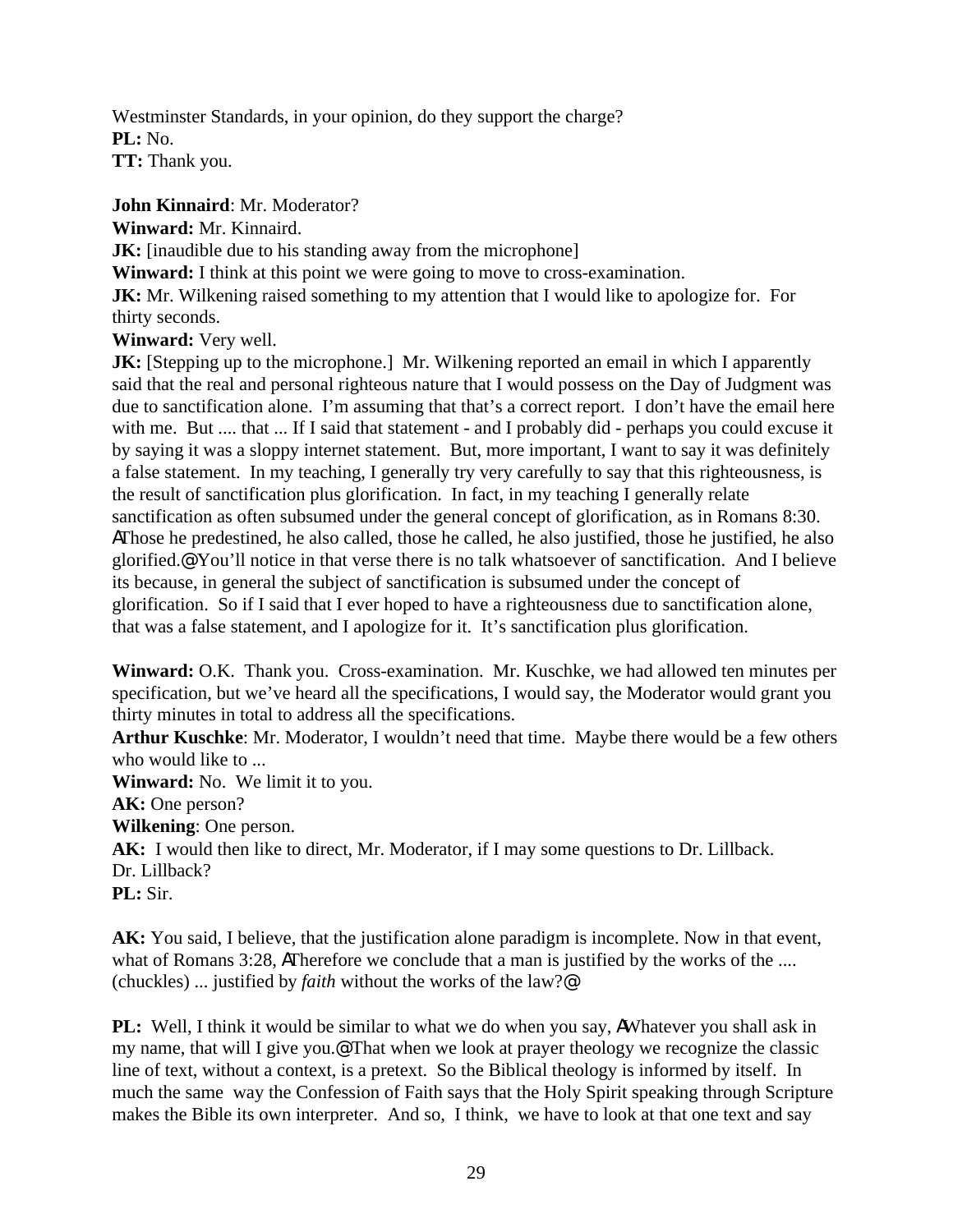it's absolutely true, but it is incomplete, because it's one text of Scripture. One text of Scripture does not give us - what I've heard you often say through the years - the system of doctrine contained in Scripture. We do not find the full system there. We find a small portion of a wonderful truth, and that to build it only on that text, would be the same sort of incompleteness that we would say: well, if you ask anything in Jesus name, He'll answer that prayer. No, we need to ask a text like ... We need to ask according to His will ... Do we ask with sin repented of in our heart and other things that have to do with the full theology of Biblical teaching.

**AK:** Dr. Lillback, you said that the work of the Spirit continues the work of salvation. Does it continue the work of justification?

**PL:** Only in the sense if you define justification as our Confession does. It's clear that justification is an act. We're declared righteous by faith alone. The unique instrumentality. It's on the ground of Christ alone. It's full accomplishment of our standing with the Lord. But as I noted there, the two other paragraphs therein that note that its never alone. It's accompanied by other saving graces and that brings us to the fifth paragraph that says, while we are justified, forgiveness, which is an experience of justification, is continuing and on-going. So that while the act is accomplished immutably so, irrevocably so ....immutably so, nevertheless the experience is an on-going reality through time until we are fully glorified in heaven. So, yes, I would say justification is complete; but the experience thereof is a growing experience because we continue to need its forgiveness. And I think that is the point of the Confession in 11:5.

**AK:** Do you not blend the Westminster Confession doctrine of justification by faith alone with sanctification and obedience?

**PL**: Only to the extent that the Confession sees them as inseparably connected. I like the fourfold rubric that I shared from Calvin. These are his words, not mine, Athat justification and sanctification are the dual benefits of the Covenant of Grace.<sup>@</sup> They both are gracious. They are distinguishable. Therefore, by blending if it means confusing. I would never want to confuse them. They are very different. If we mean, are simultaneously given, because the Christ of salvation gives us the Holy Spirit and the Holy Spirit brings us to Christ? I would say, yes. They are simultaneous. But I would want to say that they are inseparable. Yes, because Christ is both Lord and Savior. He's Prophet, Priest, and King. The Covenant of Grace cannot be divided into pieces. But I would clearly want to make foundational the justifying righteousness of Christ. It's the foundation Calvin will say, it's the foundation out of which all the other benefits will build. So our work, our experience of holiness, our change, our growth in Christ in the Holy Spirit - that life is founded upon the finished work of Christ and the declaration of righteousness that's imputed to us through justifying faith. So I don't think that's blending. I think its making inseparable. I think it's connecting. I think its making it simultaneous, but its clearly logically ordering them and distinguishing them.

**AK:** You speak of an actual justification at the end time. Do the Westminster Standards ever use the word, justified or the words, declared righteous, as descriptive of God's decision at the Judgment?

**PL:** I think it uses the word, acquitted, which I would say is in the semantic range of meaning, means the same sort of thing.